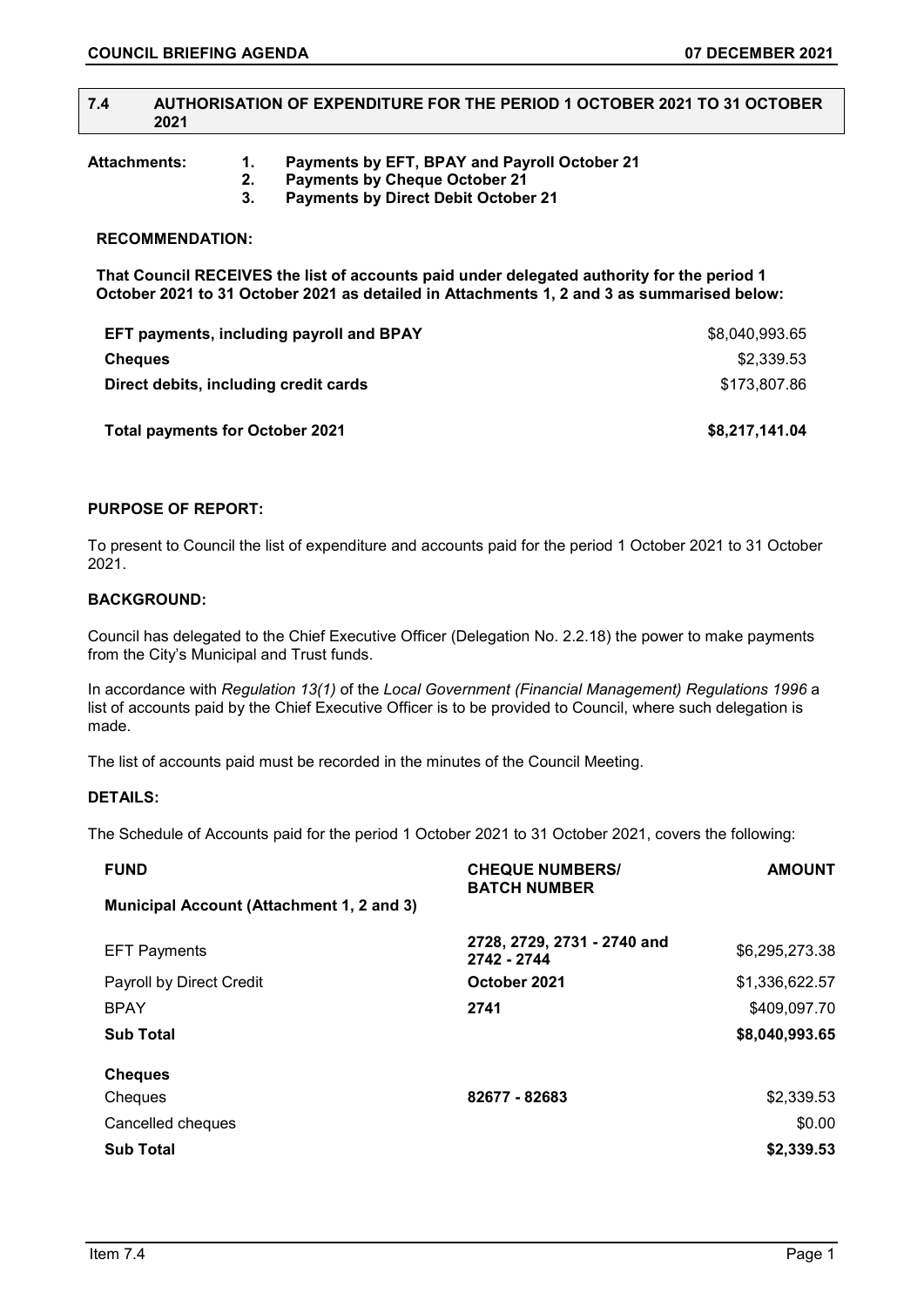# **Direct Debits (including Credit Cards)**

| Lease Fees          | \$29,064.30  |
|---------------------|--------------|
| Loan Repayments     | \$100,782.60 |
| Bank Charges - CBA  | \$32,617.87  |
| <b>Credit Cards</b> | \$11,343.09  |
| <b>Sub Total</b>    | \$173,807.86 |

**Total Payments \$8,217,141.04**

## **CONSULTATION/ADVERTISING:**

Not applicable.

# **LEGAL/POLICY:**

Regulation 12(1) and (2) of the *Local Government (Financial Management) Regulations 1996:*

- *"12. Payments from municipal fund or trust fund, restrictions on making*
- *(1) A payment may only be made from the municipal fund or the trust fund —*
	- *if the local government has delegated to the CEO the exercise of its power to make payments from those funds — by the CEO; or*
	- *otherwise, if the payment is authorised in advance by a resolution of Council.*
- *(2) Council must not authorise a payment from those funds until a list prepared under regulation 13(2) containing details of the accounts to be paid has been presented to Council."*

Regulation 13(1) and (3) of the *Local Government (Financial Management) Regulations 1996:*

- *"13. Lists of Accounts*
- *(1) If the local government has delegated to the CEO the exercise of its power to make payments from the municipal fund or the trust fund, a list of accounts paid by the CEO is to be prepared each month showing for each account paid since the last such list was prepared –*
	- *the payee's name;*
	- *the amount of the payment;*
	- *the date of the payment; and*
	- *sufficient information to identify the transaction.*
- *(2) A list prepared under sub regulation (1) is to be —*
	- *presented to Council at the next ordinary meeting of Council after the list is prepared; and*
	- *recorded in the minutes of that meeting."*

#### **RISK MANAGEMENT IMPLICATIONS:**

Low: Management systems are in place that establish satisfactory controls, supported by the internal and external audit functions. Financial reporting to Council increases transparency and accountability.

# **STRATEGIC IMPLICATIONS:**

This is in keeping with the City's *Strategic Community Plan 2018-2028*: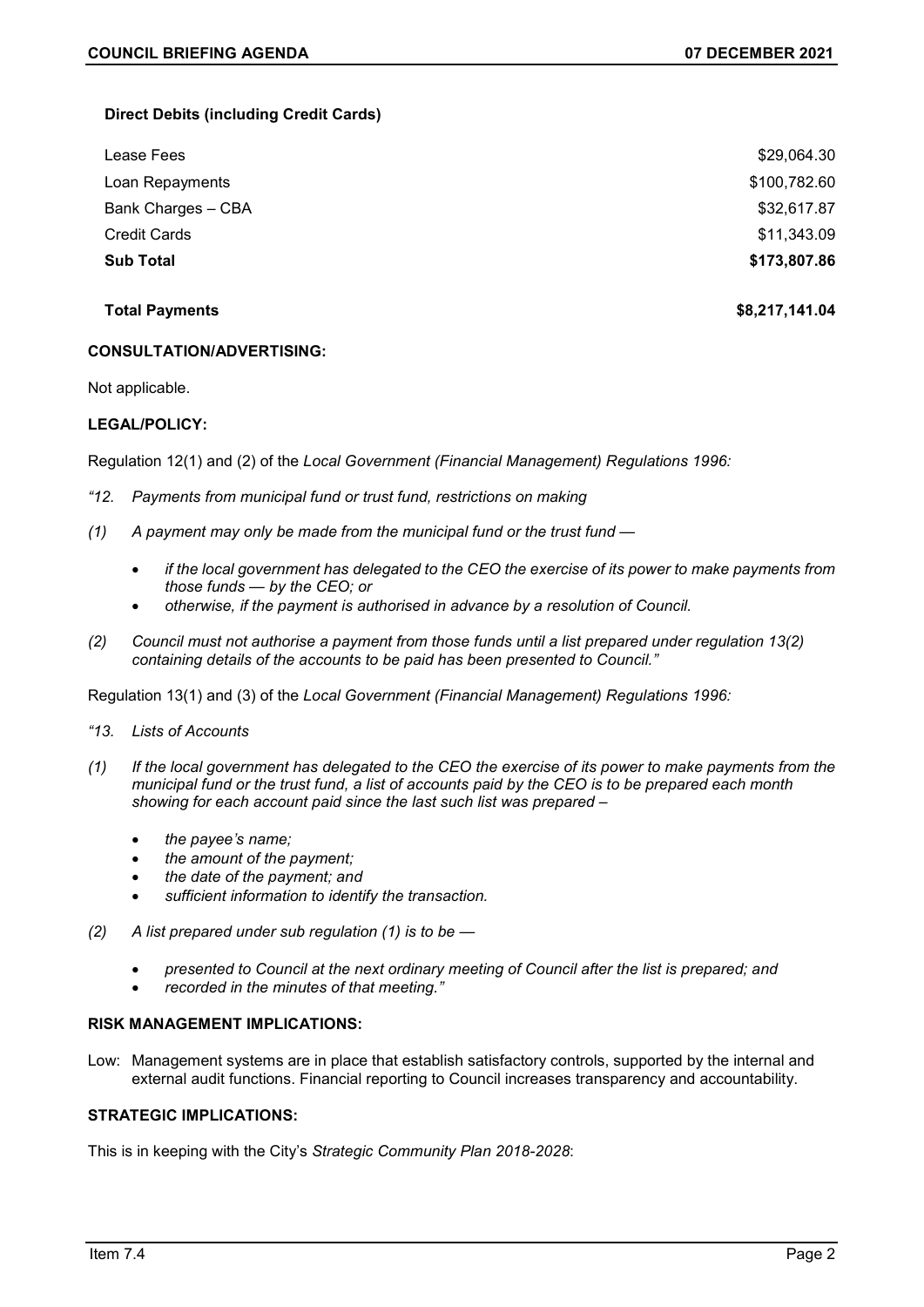### Innovative and Accountable

*Our resources and assets are planned and managed in an efficient and sustainable manner.*

*Our community is aware of what we are doing and how we are meeting our goals.*

*Our community is satisfied with the service we provide.*

*We are open and accountable to an engaged community.*

# **SUSTAINABILITY IMPLICATIONS:**

Expenditure covered in this report includes various projects, programs, services and initiatives that contribute to protecting/enhancing the City's built and natural environment and to improving resource efficiency.

### **PUBLIC HEALTH IMPLICATIONS:**

Expenditure covered in this report includes various projects, programs and services that contribute to the priority health outcomes within the City's *Public Health Plan 2020-2025*.

# **FINANCIAL/BUDGET IMPLICATIONS:**

All municipal fund expenditure included in the list of payments is in accordance with Council's annual budget.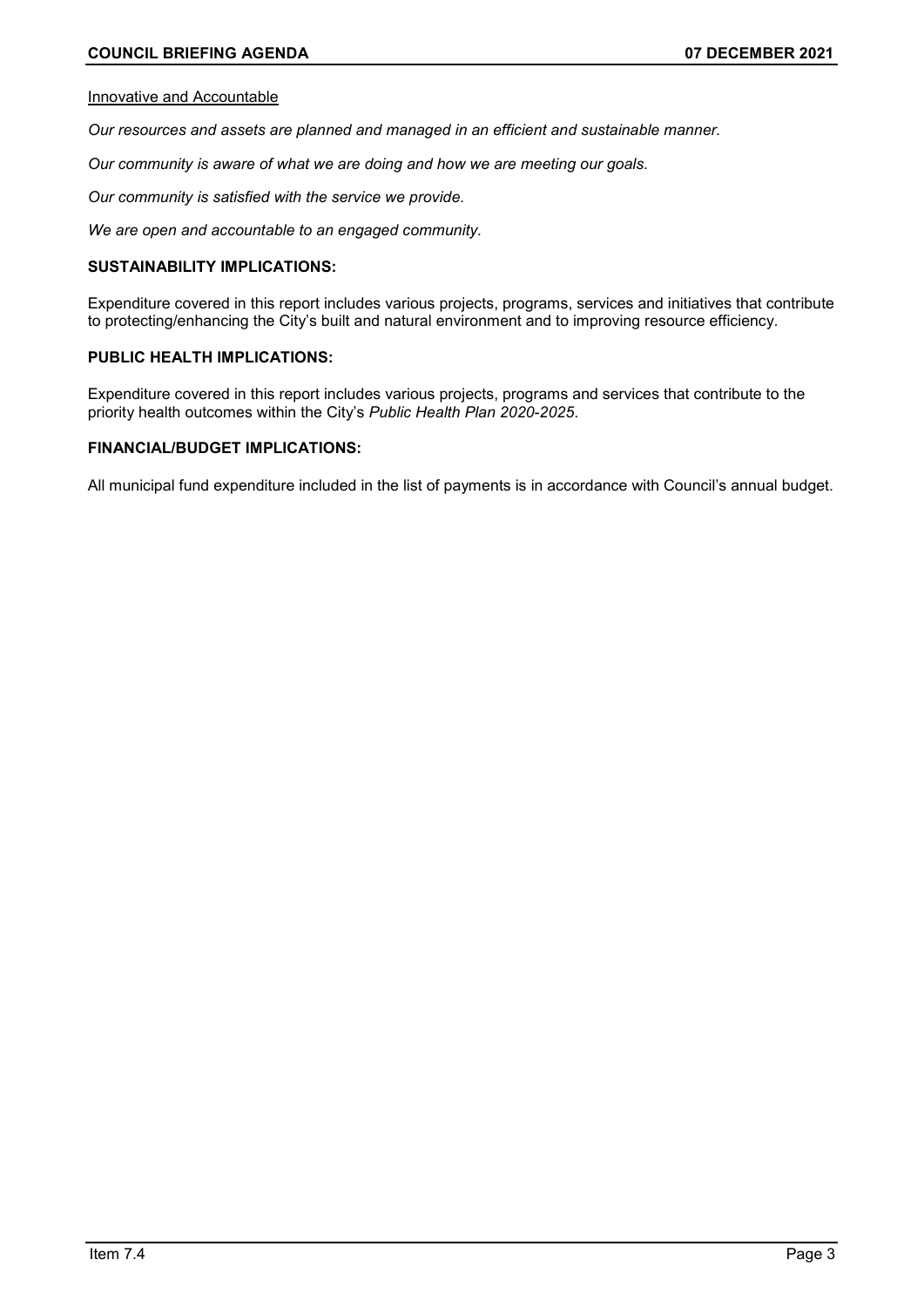|            |                                                   | <b>Creditors Report - Payments by EFT and Payroll</b>                      |               |            |  |  |
|------------|---------------------------------------------------|----------------------------------------------------------------------------|---------------|------------|--|--|
|            | 01/10/21 to 31/10/21                              |                                                                            |               |            |  |  |
|            |                                                   |                                                                            |               |            |  |  |
| Date       | Payee                                             | <b>Description</b>                                                         | <b>Amount</b> |            |  |  |
| 14/10/2021 | A Fink                                            | Fitness instructor fees                                                    | \$            | 198.96     |  |  |
| 14/10/2021 | A Nicholson                                       | Refund of parking ticket overcharge                                        | \$            | 1.40       |  |  |
| 29/10/2021 | A Team Printing                                   | Printing services - BPLC                                                   | \$            | 1,497.10   |  |  |
| 05/10/2021 | A&E Wilmot Superfund                              | Superannuation                                                             | \$            | 39.73      |  |  |
| 28/10/2021 | A&E Wilmot Superfund                              | Superannuation                                                             | \$            | 80.48      |  |  |
| 21/10/2021 | Abacus Calculators (WA) Pty Ltd                   | Supply of printer ink                                                      | \$            | 512.05     |  |  |
| 29/10/2021 | Abacus Calculators (WA) Pty Ltd                   | Supply of printer ink                                                      | \$            | 722.70     |  |  |
| 14/10/2021 | Action Logistics (WA) Pty Ltd t/a Action Couriers | Courier services                                                           | \$            | 24.51      |  |  |
| 14/10/2021 | Acurix Networks Pty Ltd                           | Public Wi Fi service - various locations                                   | \$            | 1,419.00   |  |  |
| 29/10/2021 | Adelphi Apparel                                   | Uniform supplies - Rangers                                                 | \$            | 220.00     |  |  |
| 29/10/2021 | Advancetag Pty Ltd                                | Retail security stickers - BPLC                                            | \$            | 198.00     |  |  |
| 21/10/2021 | AJ Teo                                            | Library youth event - Dungeons and Dragon                                  | \$            | 720.00     |  |  |
| 29/10/2021 | Aline Brick Paving                                | Brick paving services - Oxford Street                                      | \$            | 1.210.00   |  |  |
| 14/10/2021 | Alinta Energy                                     | Gas charges - various locations                                            | \$            | 184.30     |  |  |
| 29/10/2021 | Alinta Energy                                     | Gas charges - various locations                                            | \$            | 136.35     |  |  |
| 29/10/2021 | Allpipe Technologies                              | CCTV inspection works - various locations                                  | \$            | 874.50     |  |  |
| 29/10/2021 | Allstate Kerbing and Concrete                     | Kerbing services - various locations                                       | \$            | 21,543.72  |  |  |
| 14/10/2021 | Alsco Pty Ltd                                     | Mat supplies - BPLC                                                        | \$            | 823.27     |  |  |
| 14/10/2021 | Alzheimer's Australia WA Ltd                      | Workshops - Overview of dementia                                           | \$            | 2,090.00   |  |  |
| 29/10/2021 | Amanzi Group Pty Ltd                              | Merchandise - BPLC                                                         | \$            | 1,384.02   |  |  |
| 14/10/2021 | Ampol Australia Petroleum Pty Ltd                 | Fuel and oils                                                              | \$            | 25,938.15  |  |  |
| 29/10/2021 | AMS Technology Group Pty Ltd                      | Air conditioning, refrigeration and geothermal maintenance - BPLC          | \$            | 15,587.00  |  |  |
| 29/10/2021 | Anna Cappelletta                                  | <b>Fitness instructor fees</b>                                             | \$            | 2,310.00   |  |  |
| 14/10/2021 | APARC                                             | Central management system, software licensing, Ticketor enforcement, meter |               |            |  |  |
|            |                                                   | maintenance, sensor maintenance and credit card test transactions          | \$            | 19,913.37  |  |  |
| 21/10/2021 | <b>APARC</b>                                      | Supply and install service door for parking meter                          | \$            | 2,508.00   |  |  |
| 29/10/2021 | <b>APARC</b>                                      | Meter maintenance and credit card transactions                             | \$            | 35,987.82  |  |  |
| 29/10/2021 | Apollo Plumbing and Gas Pty Ltd                   | Plumbing services - various locations                                      | \$            | 13,578.88  |  |  |
| 14/10/2021 | Aqua Lung Australia Pty Ltd                       | Merchandise - BPLC                                                         | \$            | 1,193.50   |  |  |
| 14/10/2021 | Aquawellbeing.com                                 | Fitness instructor fees                                                    | \$            | 130.00     |  |  |
| 14/10/2021 | Aqueo Import & Distribution Pty Ltd               | Merchandise - BPLC                                                         | \$            | 179.52     |  |  |
| 29/10/2021 | Aqueo Import & Distribution Pty Ltd               | Merchandise - BPLC                                                         | \$            | 418.44     |  |  |
| 29/10/2021 | Aspect Studios Pty Ltd                            | Professional services - preparation of a wayfinding strategy               | \$            | 33,671.00  |  |  |
| 14/10/2021 | Asphaltech Pty Ltd                                | Asphalt supplies - various locations                                       | \$            | 488,543.50 |  |  |
| 29/10/2021 | Asphaltech Pty Ltd                                | Asphalt supplies - various locations                                       | \$            | 2,512.95   |  |  |

Page 1 of 12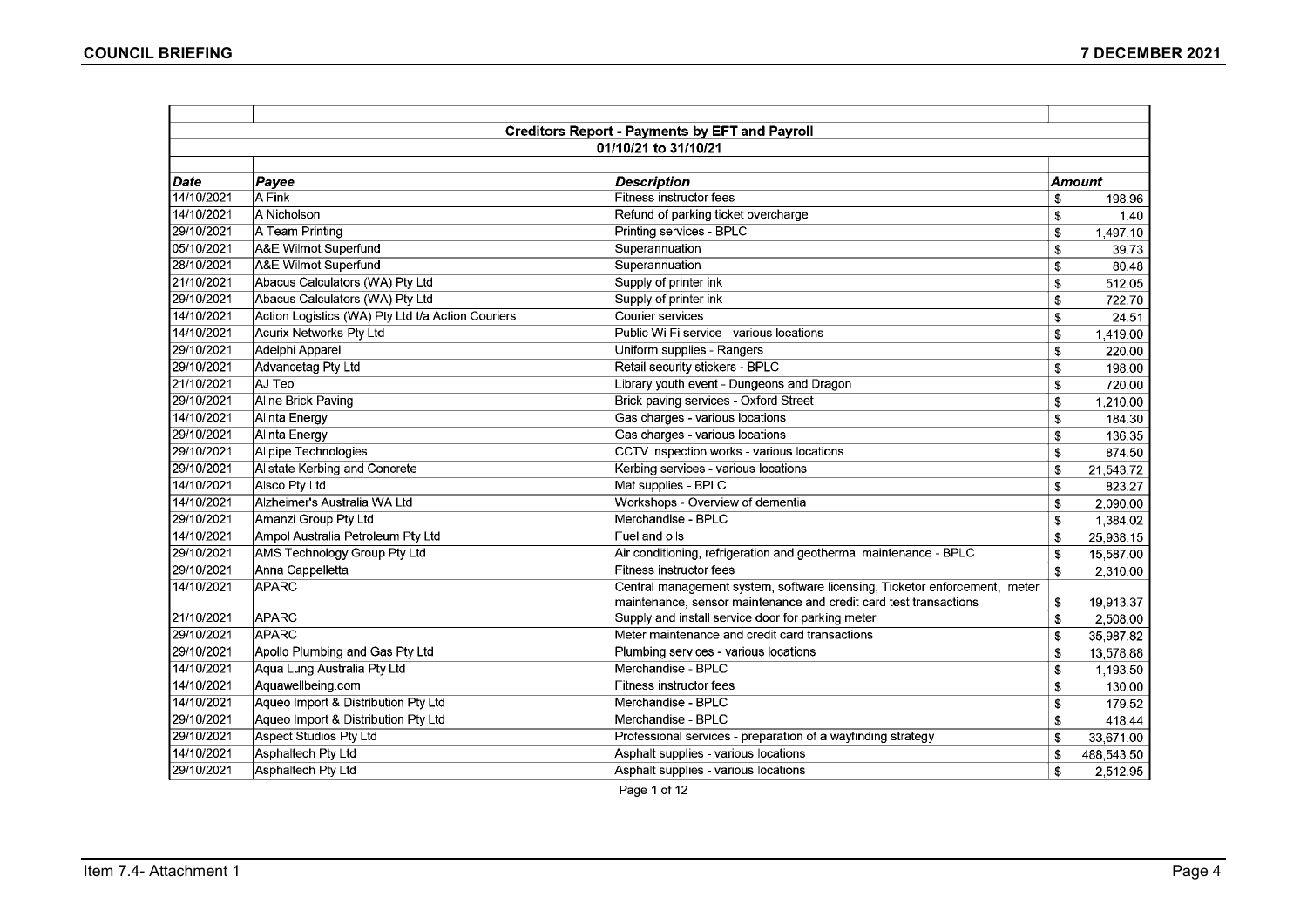| 29/10/2021<br>ATCO Gas Australia Pty Ltd<br>Repair to gas pipe- Lynton Street<br><b>Ausblue Pty Ltd</b><br>29/10/2021<br>Ad blue supplies - additive to reduce truck carbon emissions<br>29/10/2021<br>Australasian Performing Right Association Ltd<br>Music licence fees - various halls<br>14/10/2021<br>Australia Post (Agency Commission)<br>Commission charges<br>14/10/2021<br>Australian HVAC Services Pty Ltd<br>Air conditioning maintenance and repairs - various locations<br>29/10/2021<br>Australian HVAC Services Pty Ltd<br>Air conditioning maintenance and repairs - YMCA<br>14/10/2021<br>Australian Institute of Management<br>Staff training - various courses<br>21/10/2021<br>Australian Institute of Management<br>Staff training - contract planning and procurement | \$<br>\$<br>\$<br>\$<br>\$<br>\$<br>\$<br>\$<br>\$<br>\$<br>\$<br>\$ | 244.50<br>2.00<br>1,295.13<br>419.23<br>495.00<br>2,966.70<br>3,140.00<br>1,290.00<br>704.00<br>170.50<br>478.50 |
|-----------------------------------------------------------------------------------------------------------------------------------------------------------------------------------------------------------------------------------------------------------------------------------------------------------------------------------------------------------------------------------------------------------------------------------------------------------------------------------------------------------------------------------------------------------------------------------------------------------------------------------------------------------------------------------------------------------------------------------------------------------------------------------------------|----------------------------------------------------------------------|------------------------------------------------------------------------------------------------------------------|
|                                                                                                                                                                                                                                                                                                                                                                                                                                                                                                                                                                                                                                                                                                                                                                                               |                                                                      |                                                                                                                  |
|                                                                                                                                                                                                                                                                                                                                                                                                                                                                                                                                                                                                                                                                                                                                                                                               |                                                                      |                                                                                                                  |
|                                                                                                                                                                                                                                                                                                                                                                                                                                                                                                                                                                                                                                                                                                                                                                                               |                                                                      |                                                                                                                  |
|                                                                                                                                                                                                                                                                                                                                                                                                                                                                                                                                                                                                                                                                                                                                                                                               |                                                                      |                                                                                                                  |
|                                                                                                                                                                                                                                                                                                                                                                                                                                                                                                                                                                                                                                                                                                                                                                                               |                                                                      |                                                                                                                  |
|                                                                                                                                                                                                                                                                                                                                                                                                                                                                                                                                                                                                                                                                                                                                                                                               |                                                                      |                                                                                                                  |
|                                                                                                                                                                                                                                                                                                                                                                                                                                                                                                                                                                                                                                                                                                                                                                                               |                                                                      |                                                                                                                  |
|                                                                                                                                                                                                                                                                                                                                                                                                                                                                                                                                                                                                                                                                                                                                                                                               |                                                                      |                                                                                                                  |
| 29/10/2021<br>Australian Native Nurseries Group<br>Supply of plants                                                                                                                                                                                                                                                                                                                                                                                                                                                                                                                                                                                                                                                                                                                           |                                                                      |                                                                                                                  |
| 14/10/2021<br>Australian Refrigeration Systems Pty Ltd<br>Refrigerator repairs - Admin function room                                                                                                                                                                                                                                                                                                                                                                                                                                                                                                                                                                                                                                                                                          |                                                                      |                                                                                                                  |
| Supply sauna thermometer/timer - BPLC<br>29/10/2021<br>Australian Sauna and Steam Rooms Pty Ltd                                                                                                                                                                                                                                                                                                                                                                                                                                                                                                                                                                                                                                                                                               |                                                                      |                                                                                                                  |
| 04/10/2021<br>Australian Services Union<br>Payroll deduction                                                                                                                                                                                                                                                                                                                                                                                                                                                                                                                                                                                                                                                                                                                                  |                                                                      | 284.90                                                                                                           |
| 07/10/2021<br>Australian Services Union<br>Payroll deduction                                                                                                                                                                                                                                                                                                                                                                                                                                                                                                                                                                                                                                                                                                                                  | \$                                                                   | 284.90                                                                                                           |
| 18/10/2021<br>Australian Services Union<br>Payroll deduction                                                                                                                                                                                                                                                                                                                                                                                                                                                                                                                                                                                                                                                                                                                                  | \$                                                                   | 284.90                                                                                                           |
| 04/10/2021<br><b>Australian Taxation Office</b><br>Payroll deduction                                                                                                                                                                                                                                                                                                                                                                                                                                                                                                                                                                                                                                                                                                                          | \$                                                                   | 199,355.00                                                                                                       |
| 07/10/2021<br><b>Australian Taxation Office</b><br>Payroll deduction                                                                                                                                                                                                                                                                                                                                                                                                                                                                                                                                                                                                                                                                                                                          | \$                                                                   | 192,974.00                                                                                                       |
| 18/10/2021<br>Payroll deduction<br><b>Australian Taxation Office</b>                                                                                                                                                                                                                                                                                                                                                                                                                                                                                                                                                                                                                                                                                                                          | \$                                                                   | 213,851.00                                                                                                       |
| 21/10/2021<br><b>Award Contracting</b><br>Locating services - Stirling Street                                                                                                                                                                                                                                                                                                                                                                                                                                                                                                                                                                                                                                                                                                                 | \$                                                                   | 522.50                                                                                                           |
| 29/10/2021<br><b>Award Contracting</b><br>Locating services - various locations                                                                                                                                                                                                                                                                                                                                                                                                                                                                                                                                                                                                                                                                                                               | \$                                                                   | 4,493.50                                                                                                         |
| 29/10/2021<br>AWB Co<br>Plumbing services - Robertson Park fountain                                                                                                                                                                                                                                                                                                                                                                                                                                                                                                                                                                                                                                                                                                                           | \$                                                                   | 414.55                                                                                                           |
| 29/10/2021<br><b>Baileys Fertilisers</b><br>Fertiliser supplies                                                                                                                                                                                                                                                                                                                                                                                                                                                                                                                                                                                                                                                                                                                               | \$                                                                   | 7,018.00                                                                                                         |
| 21/10/2021<br><b>BCITF Building &amp; Construction Industry Training</b><br>Levy collection                                                                                                                                                                                                                                                                                                                                                                                                                                                                                                                                                                                                                                                                                                   | \$                                                                   | 2,837.29                                                                                                         |
| 14/10/2021<br><b>BDD Australia Pty Ltd</b><br>Milk supplies - BPLC                                                                                                                                                                                                                                                                                                                                                                                                                                                                                                                                                                                                                                                                                                                            | \$                                                                   | 25.66                                                                                                            |
| 29/10/2021<br><b>BDD Australia Pty Ltd</b><br>Milk supplies - BPLC                                                                                                                                                                                                                                                                                                                                                                                                                                                                                                                                                                                                                                                                                                                            | \$                                                                   | 58.48                                                                                                            |
| 14/10/2021<br>Beacon Equipment Canning Vale<br>Supply of gardening equipment                                                                                                                                                                                                                                                                                                                                                                                                                                                                                                                                                                                                                                                                                                                  | \$                                                                   | 1,570.00                                                                                                         |
| 14/10/2021<br><b>Benara Nurseries</b><br>Supply of plants                                                                                                                                                                                                                                                                                                                                                                                                                                                                                                                                                                                                                                                                                                                                     | \$                                                                   | 1,522.57                                                                                                         |
| 29/10/2021<br><b>Benara Nurseries</b><br>Supply of plants                                                                                                                                                                                                                                                                                                                                                                                                                                                                                                                                                                                                                                                                                                                                     | \$                                                                   | 235.52                                                                                                           |
| 29/10/2021<br>Redeemable gift vouchers - BPLC<br><b>Bent Logic</b>                                                                                                                                                                                                                                                                                                                                                                                                                                                                                                                                                                                                                                                                                                                            | \$                                                                   | 517.00                                                                                                           |
| 14/10/2021<br>Big Ass Fans Australia Pty Ltd<br>Supply and install fans - Loftus Recreation Centre                                                                                                                                                                                                                                                                                                                                                                                                                                                                                                                                                                                                                                                                                            | \$                                                                   | 16,896.00                                                                                                        |
| 14/10/2021<br>Blackwoods<br>Hardware supplies - Depot                                                                                                                                                                                                                                                                                                                                                                                                                                                                                                                                                                                                                                                                                                                                         | \$                                                                   | 2,201.51                                                                                                         |
| 29/10/2021<br>Hardware supplies - Depot<br>Blackwoods                                                                                                                                                                                                                                                                                                                                                                                                                                                                                                                                                                                                                                                                                                                                         | \$                                                                   | 5,325.31                                                                                                         |
| 29/10/2021<br>Medical oxygen supplies - BPLC<br><b>BOC Limited</b>                                                                                                                                                                                                                                                                                                                                                                                                                                                                                                                                                                                                                                                                                                                            | \$                                                                   | 72.83                                                                                                            |
| 29/10/2021<br>Concrete supplies<br>Boral Construction Materials Group Limited                                                                                                                                                                                                                                                                                                                                                                                                                                                                                                                                                                                                                                                                                                                 | \$                                                                   | 3,830.90                                                                                                         |
| 14/10/2021<br>Supply and replace wall lights and install temporary LED lights to pool area -<br><b>Boyan Electrical Services</b><br>BPLC                                                                                                                                                                                                                                                                                                                                                                                                                                                                                                                                                                                                                                                      | \$                                                                   | 14,262.88                                                                                                        |
| 21/10/2021<br>Supply and install new switchboard - Litis Stadium<br><b>Boyan Electrical Services</b>                                                                                                                                                                                                                                                                                                                                                                                                                                                                                                                                                                                                                                                                                          | \$                                                                   | 83,215.00                                                                                                        |
| 29/10/2021<br><b>Boyan Electrical Services</b><br>Electrical services - various locations                                                                                                                                                                                                                                                                                                                                                                                                                                                                                                                                                                                                                                                                                                     | \$                                                                   | 11,573.24                                                                                                        |
| 29/10/2021<br><b>Brayco Commercial</b><br>Supply of air chairs - BPLC                                                                                                                                                                                                                                                                                                                                                                                                                                                                                                                                                                                                                                                                                                                         | \$                                                                   | 2,050.00                                                                                                         |
| 14/10/2021<br>Bridgestone Australia Ltd<br>Tyre services                                                                                                                                                                                                                                                                                                                                                                                                                                                                                                                                                                                                                                                                                                                                      | \$                                                                   | 24.75                                                                                                            |

Page 2 of 12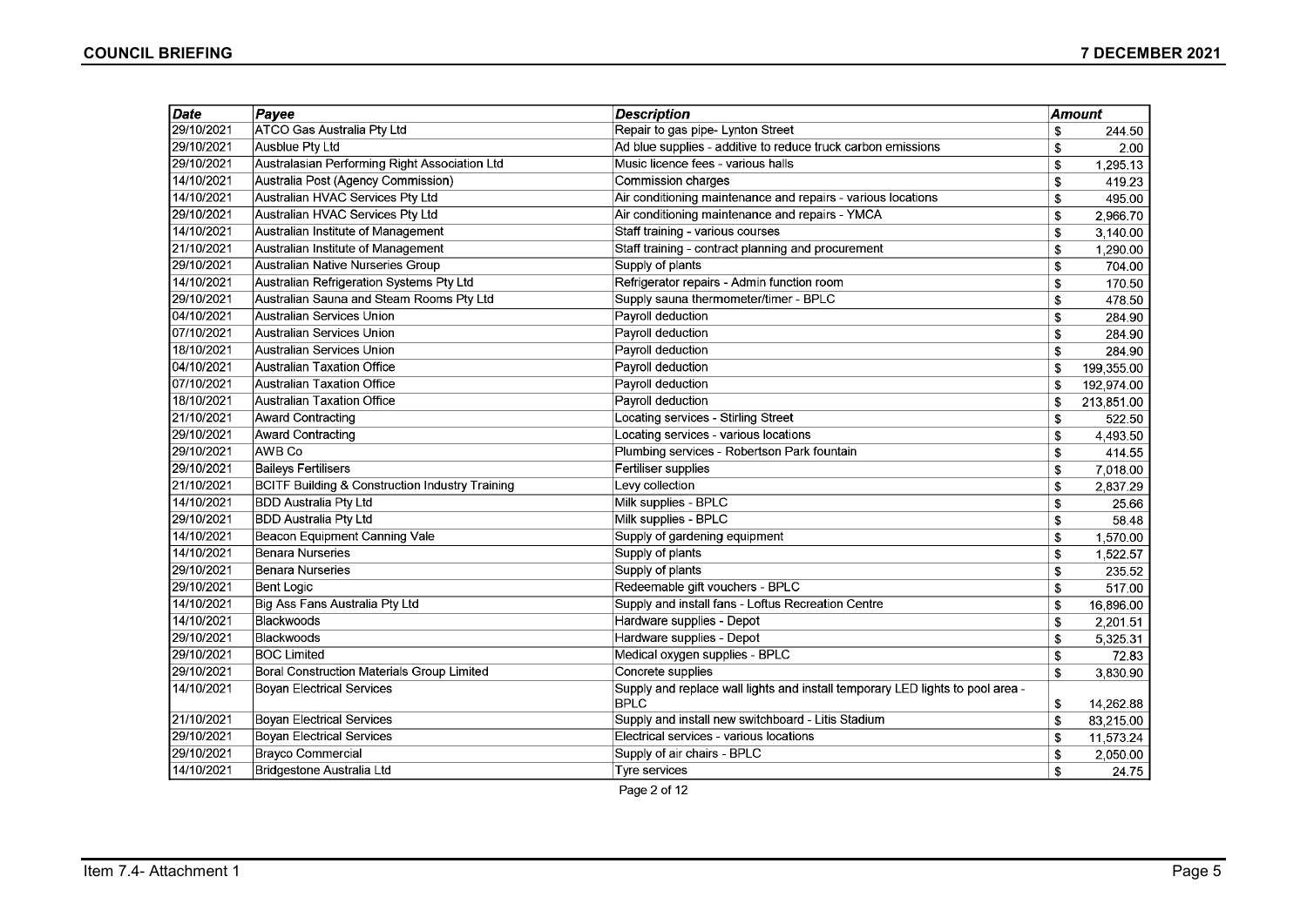| Date       | Payee                                      | <b>Description</b>                                                        | Amount           |
|------------|--------------------------------------------|---------------------------------------------------------------------------|------------------|
| 29/10/2021 | Bridgestone Australia Ltd                  | Tyre services                                                             | \$<br>655.34     |
| 29/10/2021 | Briskleen Supplies Pty Ltd                 | Toiletry and cleaning products and sanipod service - BPLC                 | \$<br>7,556.09   |
| 14/10/2021 | Bucher Municipal Pty Ltd                   | Plant repairs and maintenance                                             | \$<br>20,832.67  |
| 29/10/2021 | <b>Bucher Municipal Pty Ltd</b>            | Plant repairs and maintenance                                             | \$<br>973.05     |
| 29/10/2021 | Building Certification Services WA Pty Ltd | Certificate of construction compliance - Loftus Community Centre toilets  | \$<br>605.00     |
| 29/10/2021 | Bunnings Trade                             | Hardware supplies - various departments                                   | \$<br>1.519.01   |
| 29/10/2021 | C Kosick                                   | Expense reimbursement - change mats and high chairs for BPLC customer use | \$<br>180.00     |
| 21/10/2021 | <b>C Wilkinson</b>                         | Expense reimbursement - items for Garage Sale Trail photoshoot            | \$<br>103.00     |
| 14/10/2021 | Cambridge Homes WA Pty Ltd                 | Refund of infrastructure bond                                             | \$<br>2,000.00   |
| 04/10/2021 | Child Support Agency                       | Payroll deduction                                                         | \$<br>820.67     |
| 07/10/2021 | Child Support Agency                       | Payroll deduction                                                         | \$<br>819.69     |
| 18/10/2021 | Child Support Agency                       | Payroll deduction                                                         | \$<br>819.69     |
| 21/10/2021 | Chindarsi Architects                       | Design advisory consultancy fees                                          | \$<br>440.00     |
| 29/10/2021 | Chindarsi Architects                       | Design advisory consultancy fees                                          | \$<br>660.00     |
| 14/10/2021 | Christou Design Group Pty Ltd              | Design advisory consultancy and meeting fees                              | \$<br>2,035.00   |
| 29/10/2021 | Christou Design Group Pty Ltd              | Design advisory consultancy fees                                          | \$<br>110.00     |
| 14/10/2021 | City Of Perth                              | <b>BA</b> archive retrievals                                              | \$<br>147.92     |
| 14/10/2021 | City of South Perth                        | Cat and dog impound fees                                                  | \$<br>77.00      |
| 29/10/2021 | City of Stirling                           | Mixed waste tipping fees - two months                                     | \$<br>30,405.50  |
| 29/10/2021 | City of Stirling                           | Meals on Wheels                                                           | \$<br>658.36     |
| 04/10/2021 | City of Vincent                            | Payroll deduction - staff contributions to vehicles                       | \$<br>692.38     |
| 07/10/2021 | City of Vincent                            | Payroll deduction - staff contributions to vehicles                       | \$<br>692.38     |
| 18/10/2021 | City of Vincent                            | Payroll deduction - staff contributions to vehicles                       | \$<br>692.38     |
| 04/10/2021 | City of Vincent Staff Social Club          | Payroll deduction                                                         | \$<br>570.00     |
| 07/10/2021 | City of Vincent Staff Social Club          | Payroll deduction                                                         | \$<br>580.00     |
| 18/10/2021 | City of Vincent Staff Social Club          | Payroll deduction                                                         | \$<br>568.00     |
| 14/10/2021 | Civica Pty Limited                         | General ledger restructure - milestones 4 and 5                           | \$<br>38,530.80  |
| 15/10/2021 | Civica Pty Limited                         | Build custom BIS alternate hierarchy view                                 | \$<br>8,470.00   |
| 14/10/2021 | Cleanaway                                  | Recycling contract - two months                                           | \$<br>149,492.61 |
| 29/10/2021 | Club 55 Travel                             | Bus hire and entry fees - Seniors outing                                  | \$<br>1,560.00   |
| 29/10/2021 | CMJ Australia                              | Merchandise - BPLC                                                        | \$<br>2,370.00   |
| 14/10/2021 | Coates Hire Operations Pty Ltd             | Plant hire - Depot                                                        | \$<br>414.89     |
| 29/10/2021 | Coates Hire Operations Pty Ltd             | Plant hire - Depot                                                        | \$<br>829.76     |
| 27/10/2021 | Commissioner of State Revenue              | Perth parking licence fee 2021/22                                         | \$<br>409,097.70 |
| 14/10/2021 | Compu-Stor                                 | Records digitisation and off-site storage                                 | \$<br>767.44     |
| 29/10/2021 | <b>Connect Call Centre Services</b>        | After hours calls service                                                 | \$<br>1,165.23   |
| 14/10/2021 | Contraflow Pty Ltd                         | Traffic management services - various locations                           | \$<br>28,430.71  |
| 29/10/2021 | Contraflow Pty Ltd                         | Traffic management services - various locations                           | \$<br>207,751.49 |
| 29/10/2021 | Corsign WA Pty Ltd                         | Sign supplies - various locations                                         | \$<br>2,552.00   |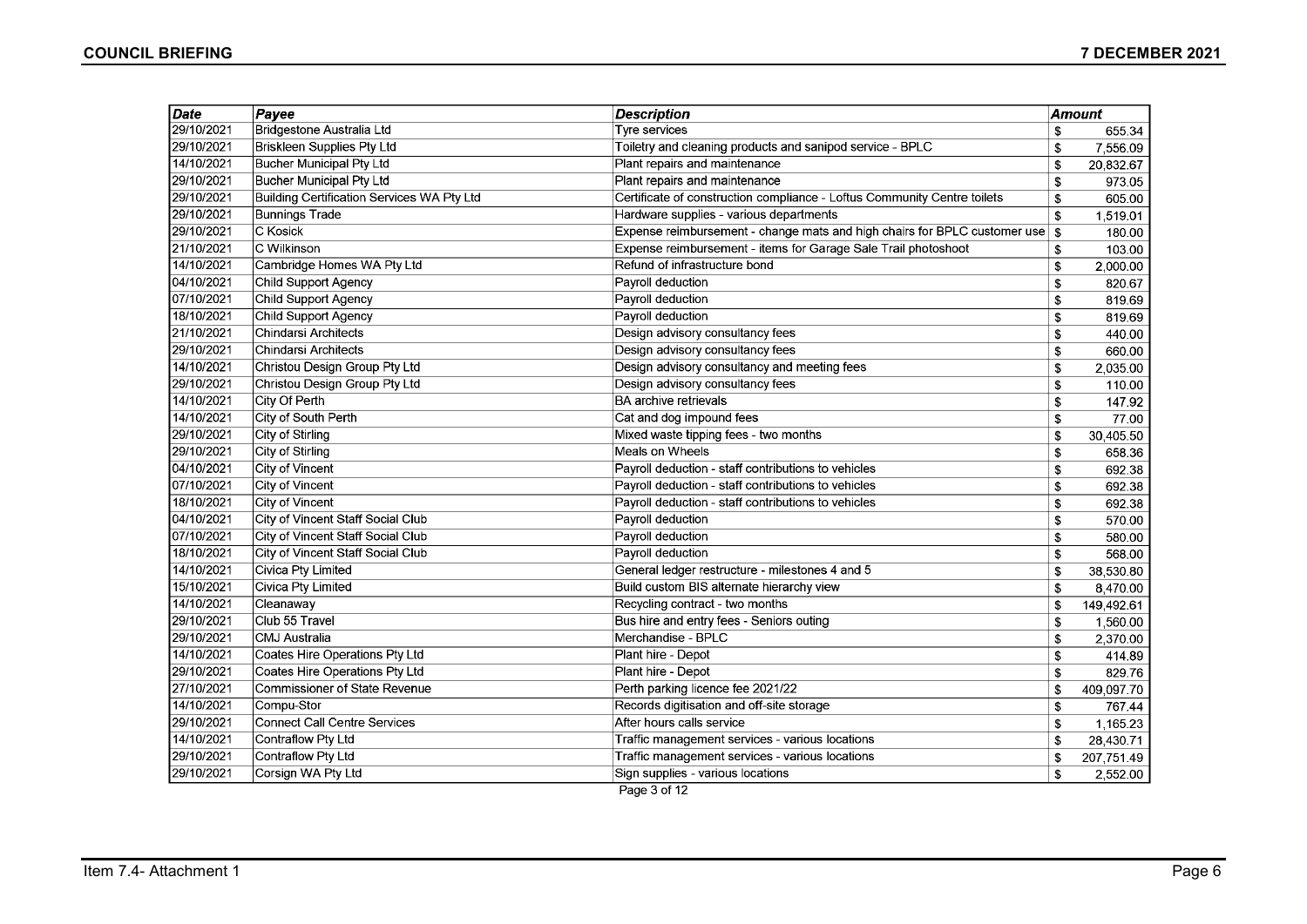| <b>Date</b> | Payee                                               | <b>Description</b>                                              |              | Amount     |
|-------------|-----------------------------------------------------|-----------------------------------------------------------------|--------------|------------|
| 29/10/2021  | Cottage & Engineering Surveys                       | Surveying services - Britannia Road Reserve                     | \$           | 1,165.00   |
| 15/10/2021  | Cr A Castle                                         | Council meeting fee                                             | \$           | 936.69     |
| 29/10/2021  | Cr A Castle                                         | Refund of nomination bond                                       | \$           | 80.00      |
| 15/10/2021  | Cr Ashley Wallace                                   | Council meeting fee                                             | \$           | 3,185.83   |
| 15/10/2021  | Cr D Loden                                          | Council meeting fee                                             | \$           | 3,185.83   |
| 15/10/2021  | Cr J Fotakis                                        | Council meeting fee                                             | \$           | 936.69     |
| 29/10/2021  | Cr J Fotakis                                        | Refund of nomination bond                                       | \$           | 80.00      |
| 15/10/2021  | Cr J Hallett                                        | Council meeting fee                                             | \$           | 936.69     |
| 29/10/2021  | Cr J Hallett                                        | Refund of nomination bond                                       | \$           | 80.00      |
| 15/10/2021  | Cr J Topelberg                                      | Council meeting fee                                             | \$           | 936.69     |
| 29/10/2021  | Cr Ross loppolo                                     | Refund of nomination bond                                       | \$           | 160.00     |
| 15/10/2021  | Cr S Gontaszewski                                   | Council meeting fee                                             | \$           | 3,952.21   |
| 15/10/2021  | Cr Sally Smith                                      | Council meeting fee                                             | \$           | 936.69     |
| 29/10/2021  | Credit Clear Pty Ltd                                | Debt recovery services                                          | \$           | 27.50      |
| 29/10/2021  | <b>CSE Crosscom Pty Ltd</b>                         | Software and network access for hand held radios                | \$           | 6,688.00   |
| 29/10/2021  | CSP Group Pty Ltd                                   | Plant repairs and maintenance - Depot                           | \$           | 36.80      |
| 29/10/2021  | D A Christie Pty Ltd                                | Supply of barbeque cooktops - Norwood Park                      | \$           | 9,911.33   |
| 29/10/2021  | D Boylen                                            | Refund of parking permits                                       | \$           | 360.00     |
| 14/10/2021  | D Dama                                              | Fitness instructor fees                                         | \$           | 227.36     |
| 29/10/2021  | D Dama                                              | <b>Fitness instructor fees</b>                                  | \$           | 284.20     |
| 29/10/2021  | D Giles                                             | Part refund of dog registration                                 | \$           | 150.00     |
| 14/10/2021  | D T Ngo                                             | Part refund of dog registration                                 | \$           | 150.00     |
| 14/10/2021  | Danica Zuks Photography                             | Photographic services - various events                          | \$           | 990.00     |
| 29/10/2021  | Danica Zuks Photography                             | Photographic services - BPLC                                    | \$           | 544.50     |
| 14/10/2021  | Daniel Bullen                                       | Fitness instructor fees                                         | \$           | 2,975.50   |
| 29/10/2021  | Daniels Printing Craftsmen                          | Printing services - green waste leaflets                        | \$           | 2,101.00   |
| 29/10/2021  | Data 3                                              | Software licences - Creative Cloud and Adobe Acrobat Pro        | \$           | 10,188.81  |
| 29/10/2021  | Department of Fire and Emergency Services (DFES)    | Emergency services levy section 36L & 36M - 2021/22             | \$           | 100,860.72 |
| 21/10/2021  | Department of Mines, Industry Regulation and Safety | Building services levy collection                               | \$           | 7,870.40   |
| 21/10/2021  | Department of Premier and Cabinet                   | Government gazette advertising                                  | \$           | 156.00     |
| 29/10/2021  | Department of Premier and Cabinet                   | Government gazette advertising                                  | $\mathbf{s}$ | 265.20     |
| 14/10/2021  | <b>Department of Transport</b>                      | Vehicle ownership searches                                      | \$           | 4,452.60   |
| 04/10/2021  | Depot Social Club                                   | Payroll deduction                                               | \$           | 56.00      |
| 07/10/2021  | Depot Social Club                                   | Payroll deduction                                               | \$           | 56.00      |
| 18/10/2021  | Depot Social Club                                   | Payroll deduction                                               | \$           | 56.00      |
| 14/10/2021  | Design Right Pty Ltd                                | Design services - BPLC refurbishment works phases two and three | \$           | 9,944.00   |
| 29/10/2021  | Design Right Pty Ltd                                | Design services - Admin                                         | \$           | 550.00     |
| 14/10/2021  | Devco Builders                                      | Loton Park Tennis Club roofing renewal - progress claim         | \$           | 88,550.00  |
| 15/10/2021  | Devco Builders                                      | Maintenance and repairs - various locations                     | \$           | 41,275.38  |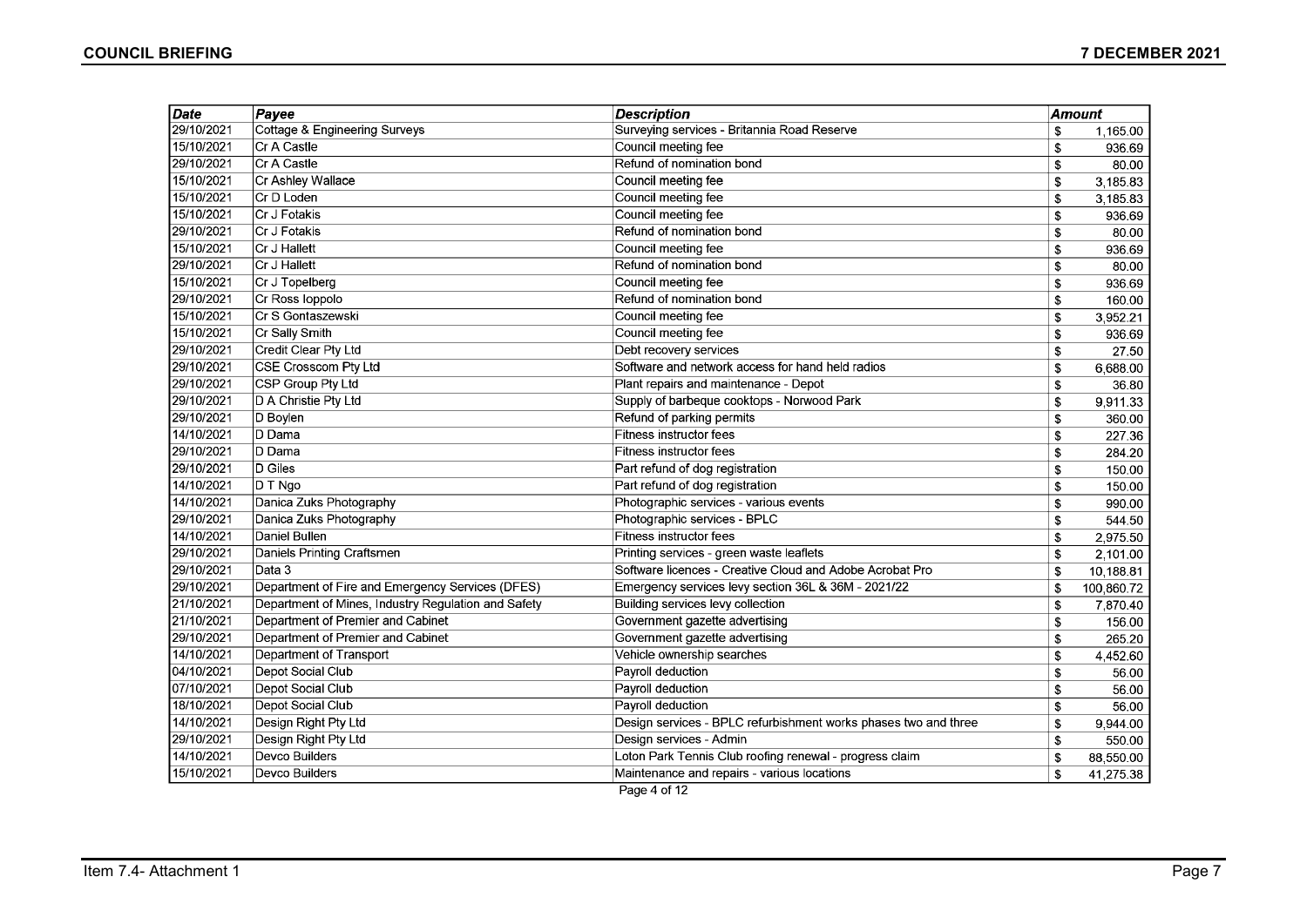| Date       | Payee                                  | <b>Description</b>                                                         | Amount |           |
|------------|----------------------------------------|----------------------------------------------------------------------------|--------|-----------|
| 29/10/2021 | Devco Builders                         | Maintenance and repairs - various locations                                | \$     | 62,774.48 |
| 29/10/2021 | <b>Discus Digital Print</b>            | Printing services - BPLC                                                   | \$     | 295.90    |
| 14/10/2021 | <b>Diversus</b>                        | Annual subscription - Promapp                                              | \$     | 41,250.00 |
| 21/10/2021 | <b>DNX Energy Pty Ltd</b>              | Solar photovoltaic system - Mount Hawthorn Community Centre (deposit)      | \$     | 500.00    |
| 14/10/2021 | Donegan Enterprises Pty Ltd            | Playground safety inspection - Braithwaite Park                            | \$     | 132.00    |
| 29/10/2021 | Donegan Enterprises Pty Ltd            | Playground safety inspection and repairs and maintenance- Braithwaite Park | \$     | 1,001.00  |
| 29/10/2021 | Eclipse Soils Pty Ltd                  | Supply of mulch                                                            | \$     | 6,511.91  |
| 14/10/2021 | <b>Effictus Pty Ltd</b>                | Rates refund - due to overpayment                                          | \$     | 8,050.95  |
| 29/10/2021 | <b>Eftsure Pty Ltd</b>                 | Annual software subscription                                               | \$     | 10,296.00 |
| 29/10/2021 | EJ Australia Pty Ltd                   | Supply of access covers                                                    | \$     | 4,436.45  |
| 14/10/2021 | Ellenby Tree Farm Pty Ltd              | Supply of plants and trees                                                 | \$     | 2,816.00  |
| 14/10/2021 | Elliotts Irrigation Pty Ltd            | Reticulation repairs and maintenance                                       | \$     | 4,451.93  |
| 29/10/2021 | Elliotts Irrigation Pty Ltd            | Reticulation repairs and maintenance                                       | \$     | 1,150.61  |
| 21/10/2021 | Ellis Corporate                        | Rates refund - due to overpayment                                          | \$     | 425.85    |
| 21/10/2021 | Enviro Sweep                           | Road sweeping services                                                     | \$     | 7,359.01  |
| 29/10/2021 | <b>Enviro Sweep</b>                    | Road sweeping services                                                     | \$     | 5,313.00  |
| 29/10/2021 | Enviroblast Cannington                 | Pressure cleaning services                                                 | \$     | 1,719.30  |
| 29/10/2021 | Environmental Industries Pty Ltd       | Spraying of weedkiller - various locations                                 | \$     | 1,935.47  |
| 29/10/2021 | Enzed Malaga                           | Plant repairs and maintenance                                              | \$     | 439.27    |
| 14/10/2021 | Event & Conference Co. Pty Ltd         | Staff training - Waste and recycling conference 2021                       | \$     | 3,200.00  |
| 14/10/2021 | <b>Extreme Marquees Pty Ltd</b>        | Purchase of marquees - BPLC                                                | \$     | 8,869.00  |
| 14/10/2021 | Farinosi & Sons Pty Ltd                | Hardware supplies                                                          | \$     | 103.32    |
| 29/10/2021 | FE Technologies Pty Ltd                | Annual maintenance - Library management system software                    | \$     | 1,197.90  |
| 14/10/2021 | Flexi Staff Pty Ltd                    | Temporary staff - various departments                                      | \$     | 18,322.33 |
| 29/10/2021 | Flexi Staff Pty Ltd                    | Temporary staff - various departments                                      | \$     | 34,877.25 |
| 14/10/2021 | Flick Anticimex Pty Ltd                | Pest control services - various locations                                  | \$     | 276.58    |
| 29/10/2021 | <b>Flick Anticimex Pty Ltd</b>         | Pest control services - various locations                                  | \$     | 4,294.65  |
| 14/10/2021 | Focus Networks                         | Manage corporate WiFi, firewall and onsite managed network support         | \$     | 19,445.00 |
| 29/10/2021 | Focus Networks                         | Manage corporate WiFi, firewall and onsite managed network support         | \$     | 3,300.00  |
| 14/10/2021 | <b>G</b> Edwards                       | <b>Fitness instructor fees</b>                                             | \$     | 113.68    |
| 29/10/2021 | <b>G</b> Edwards                       | Fitness instructor fees                                                    | \$     | 113.68    |
| 14/10/2021 | <b>Game Vault</b>                      | Social gaming session - School holiday programme                           | \$     | 610.00    |
| 21/10/2021 | <b>Gettin Hectic</b>                   | What the FOGO campaign - phase 2                                           | \$     | 7,867.96  |
| 14/10/2021 | Giant Autos (1997) Pty Ltd             | Vehicle service and repairs                                                | \$     | 1,701.00  |
| 29/10/2021 | <b>Great Lakes Community Resources</b> | Street goods collection services                                           | \$     | 3,191.10  |
| 29/10/2021 | Gymcare                                | Gym equipment repairs and maintenance - BPLC                               | \$     | 490.44    |
| 14/10/2021 | Harbour Software Pty Ltd               | Annual subscription - Docs on Tap                                          | \$     | 5,294.30  |
| 04/10/2021 | Health Insurance Fund of WA            | Payroll deduction                                                          | \$     | 178.10    |
| 07/10/2021 | Health Insurance Fund of WA            | Payroll deduction                                                          | \$     | 178.10    |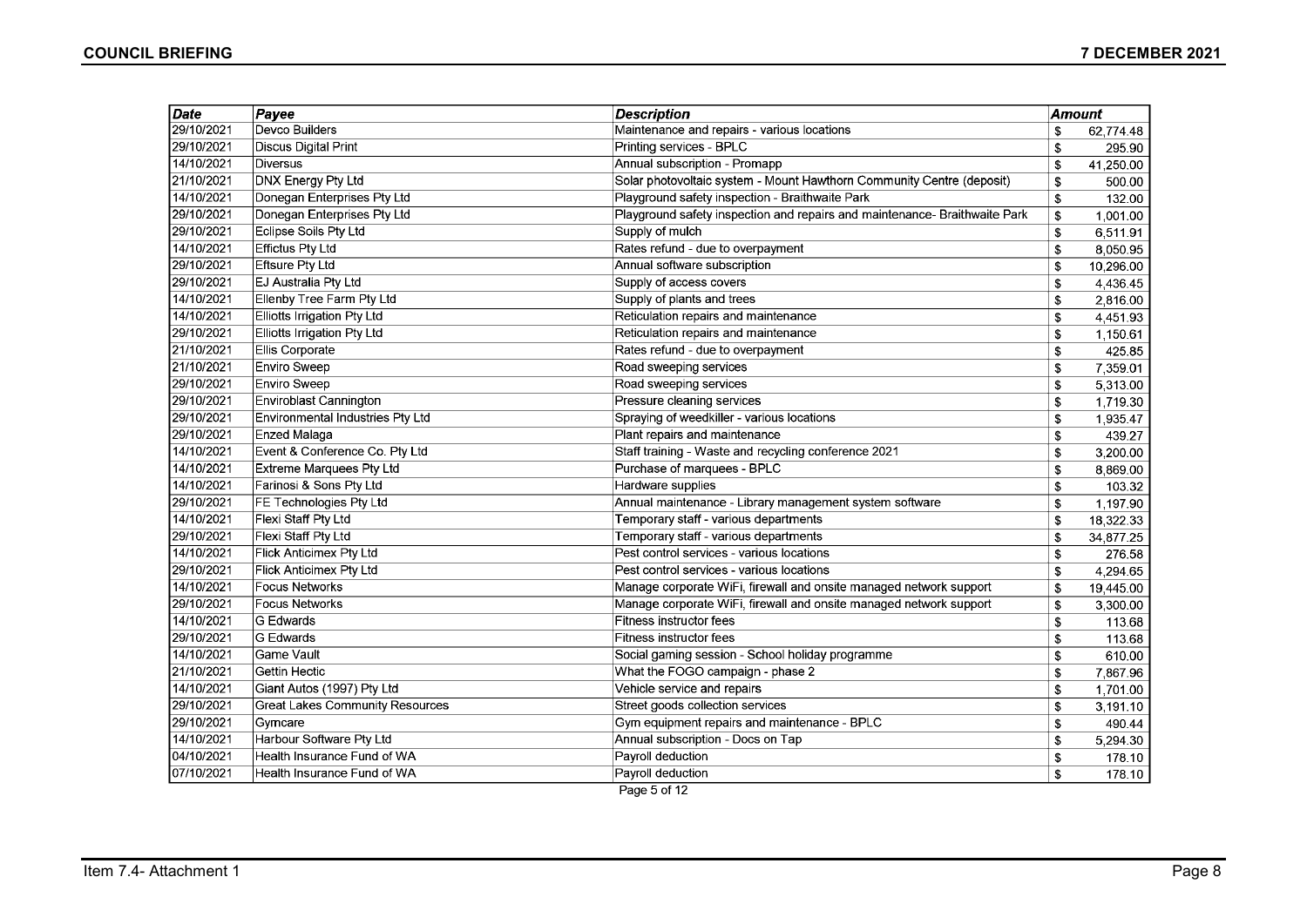| Date       | Payee                                               | <b>Description</b>                                                       | Amount |           |
|------------|-----------------------------------------------------|--------------------------------------------------------------------------|--------|-----------|
| 18/10/2021 | Health Insurance Fund of WA                         | Payroll deduction                                                        | \$     | 178.10    |
| 29/10/2021 | I Penny                                             | DLGSC creative communities project - milestone payment                   | \$     | 4,650.00  |
| 14/10/2021 | Initial Hygiene                                     | Sharps disposal services                                                 | \$     | 812.54    |
| 14/10/2021 | Innovations Catering                                | Catering for City event - Council                                        | \$     | 595.00    |
| 29/10/2021 | Innovations Catering                                | Catering for City events - Council                                       | \$     | 1,321.00  |
| 29/10/2021 | <b>Isubscribe Pty Ltd</b>                           | Library magazine subscriptions                                           | \$     | 692.24    |
| 14/10/2021 | J & K Hopkins                                       | Office furniture supplies - Loftus Community Centre                      | \$     | 2,460.00  |
| 29/10/2021 | J & K Hopkins                                       | Office furniture supplies - Depot                                        | \$     | 100.00    |
| 29/10/2021 | J A Thornton                                        | Rates refund - due to overpayment                                        | \$     | 144.59    |
| 29/10/2021 | J O'Keefe                                           | Refund of nomination bond                                                | \$     | 80.00     |
| 29/10/2021 | Jackson McDonald                                    | Legal services - local law reviews (parking and animals)                 | \$     | 10,601.80 |
| 14/10/2021 | Janet Verburg                                       | Fitness instructor fees                                                  | \$     | 677.36    |
| 14/10/2021 | <b>JBA Surveys</b>                                  | Feature and drainage survey - Beatty Park Reserve                        | \$     | 6,006.00  |
| 21/10/2021 | Jim's Mowing (Dalkeith)                             | Gardening services - Loftus Community Centre                             | \$     | 80.00     |
| 29/10/2021 | Jim's Mowing (Dalkeith)                             | Gardening services - Loftus Community Centre                             | \$     | 80.00     |
| 21/10/2021 | Jones Lang LaSalle Public Sector Valuations Pty Ltd | Revaluation of land and building assets 2020/21                          | S      | 29,040.00 |
| 14/10/2021 | <b>Joy Artists</b>                                  | Mural painting - William Street mural project                            | \$     | 500.00    |
| 29/10/2021 | K Grant                                             | Fitness instructor fees                                                  | \$     | 280.00    |
| 14/10/2021 | <b>K</b> Harcus                                     | Fitness instructor fees                                                  | \$     | 420.00    |
| 29/10/2021 | K Y Hong                                            | Part refund of Beatty Park Leisure Centre fees                           | \$     | 344.87    |
| 29/10/2021 | Karri Real Estate                                   | Parking revenue distribution from 1 July 2021 to 30 September 2021 - 375 |        |           |
|            |                                                     | <b>William Street</b>                                                    | \$     | 39,325.41 |
| 29/10/2021 | Kemp Building Services                              | Refund of infrastructure bond                                            | \$     | 3,000.00  |
| 05/10/2021 | KJ Concha Pty Ltd ATF HODL Superannuation Fund      | Superannuation                                                           | \$     | 1,301.47  |
| 28/10/2021 | KJ Concha Pty Ltd ATF HODL Superannuation Fund      | Superannuation                                                           | \$     | 1,385.61  |
| 29/10/2021 | Kleenheat Gas                                       | Forklift gas supplies - Depot                                            | \$     | 141.62    |
| 14/10/2021 | Kleenit Pty Ltd                                     | Pressure clean cricket wickets - Britannia Reserve                       | \$     | 1,320.00  |
| 29/10/2021 | KMart Australia Ltd                                 | Supply of poster frames - BPLC                                           | \$     | 120.00    |
| 29/10/2021 | Konica Minolta Business Solutions Australia Pty Ltd | Copy costs - various departments                                         | \$     | 5,475.13  |
| 29/10/2021 | Kott Gunning                                        | Webinar - Local government planning conditions                           | \$     | 33.00     |
| 14/10/2021 | KS Black Pty Ltd                                    | Bore, pump and meter maintenance - various locations                     | \$     | 34,687.40 |
| 14/10/2021 | L M Baros                                           | Part refund of Beatty Park Leisure Centre fees                           | \$     | 149.52    |
| 04/10/2021 | L.G.R.C.E.U.                                        | Payroll deduction                                                        | \$     | 20.50     |
| 07/10/2021 | L.G.R.C.E.U.                                        | Payroll deduction                                                        | \$     | 20.50     |
| 18/10/2021 | L.G.R.C.E.U.                                        | Payroll deduction                                                        | \$     | 20.50     |
| 29/10/2021 | Lalli Consulting Engineers                          | Inspection and report- Litis Stadium grandstand                          | \$     | 1,320.00  |
| 14/10/2021 | Landgate                                            | Gross rental valuations for interims                                     | \$     | 445.66    |
| 29/10/2021 | Landgate                                            | Gross rental valuations for interims                                     | \$     | 322.80    |
| 14/10/2021 | Leederville Cameras                                 | Printing services - BPLC flyers                                          | \$     | 29.00     |

Page 6 of 12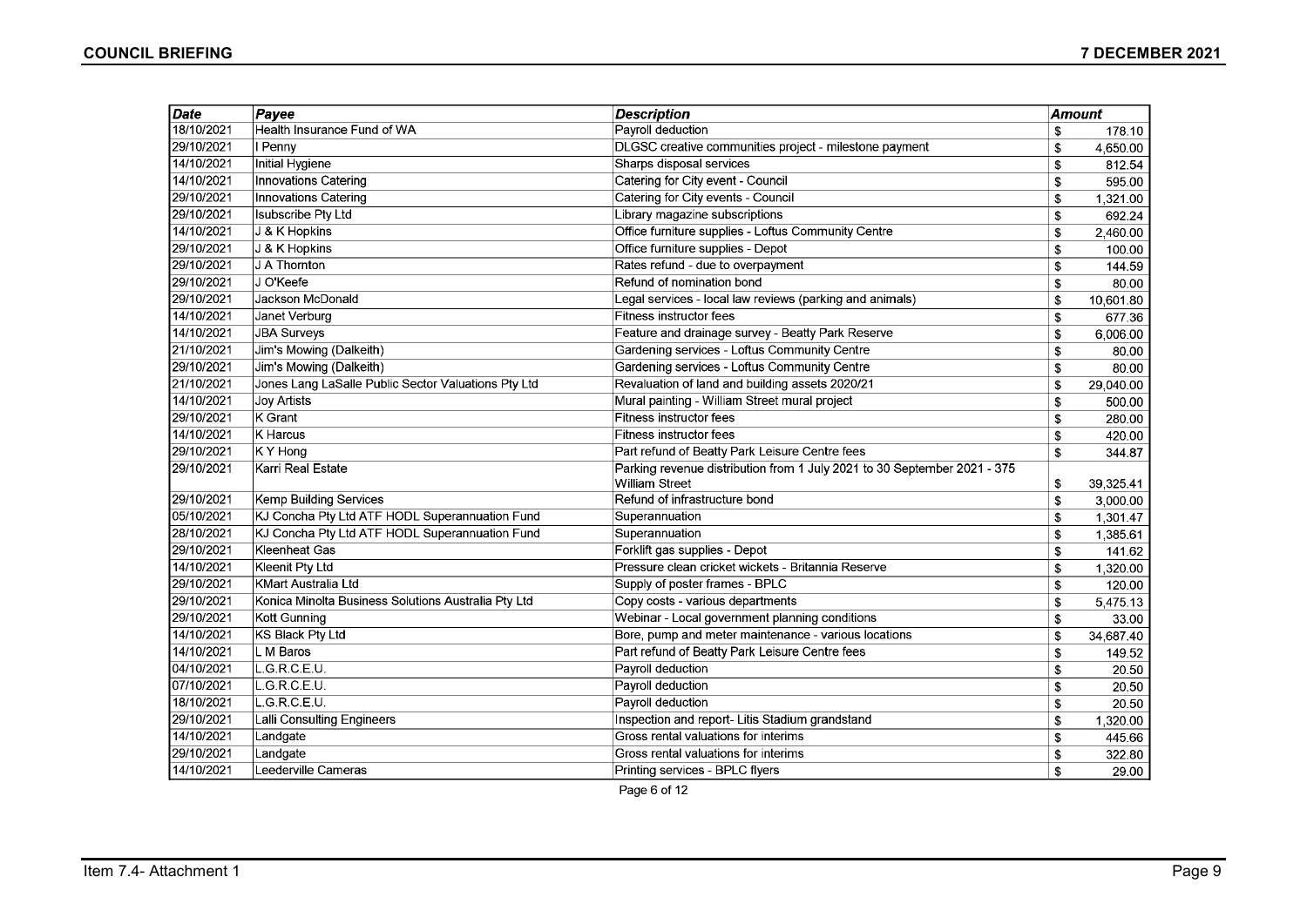| Date       | Payee                               | <b>Description</b>                                                        | <b>Amount</b>      |
|------------|-------------------------------------|---------------------------------------------------------------------------|--------------------|
| 21/10/2021 | Leederville Cameras                 | Printing services - flyers for Seniors week                               | \$<br>115.00       |
| 08/10/2021 | Leederville Gardens Inc             | Reimbursement of trust monies held by City of Vincent                     | 1,295,000.00<br>\$ |
| 14/10/2021 | Leo Heaney Pty Ltd                  | Street tree watering and pruning services - various locations             | 17,358.00<br>\$    |
| 29/10/2021 | Leo Heaney Pty Ltd                  | Street tree watering and pruning services - various locations             | \$<br>79,728.00    |
| 14/10/2021 | Les Mills Asia Pacific              | Licence fees for fitness classes                                          | 1,600.56<br>\$     |
| 22/10/2021 | <b>LGISWA</b>                       | Various insurance contributions - 2021/22 second instalment               | 365,618.20<br>\$   |
| 14/10/2021 | Line Marking Specialists            | Line marking services - Oxford Street                                     | \$<br>1,555.07     |
| 29/10/2021 | Line Marking Specialists            | Line marking services - various locations                                 | \$<br>3,888.28     |
| 14/10/2021 | Liveable Group Pty Ltd              | Tree pruning and removal services - various locations                     | \$<br>1,936.00     |
| 21/10/2021 | Liveable Group Pty Ltd              | Tree pruning and removal services - various locations                     | \$<br>2,420.00     |
| 14/10/2021 | LO-GO Appointments                  | Temporary staff - Payroll                                                 | \$<br>2,612.96     |
| 21/10/2021 | LO-GO Appointments                  | Temporary staff - Payroll                                                 | \$<br>4,653.22     |
| 29/10/2021 | LO-GO Appointments                  | Temporary staff - Payroll                                                 | 608.50<br>\$       |
| 14/10/2021 | M G Jajko                           | <b>Fitness instructor fees</b>                                            | \$<br>56.84        |
| 29/10/2021 | M L Humich                          | <b>Fitness instructor fees</b>                                            | \$<br>568.40       |
| 29/10/2021 | M Mannino                           | Part refund of Beatty Park Leisure Centre fees                            | \$<br>157.58       |
| 29/10/2021 | M Semmens                           | Rates refund - due to overpayment                                         | \$<br>1,841.17     |
| 14/10/2021 | M Slater                            | <b>Fitness instructor fees</b>                                            | \$<br>120.58       |
| 29/10/2021 | M Slater                            | Fitness instructor fees                                                   | \$<br>120.58       |
| 14/10/2021 | M2M One Pty Ltd                     | Mobile SIMs for parks reticulation devices                                | 332.93<br>\$       |
| 29/10/2021 | Maali Mia Pty Ltd                   | Bush tucker talk and taste workshop - Loftus Community Centre             | \$<br>550.00       |
| 14/10/2021 | Manheim Pty Ltd                     | Towing services                                                           | \$<br>121.00       |
| 29/10/2021 | Manheim Pty Ltd                     | Towing services                                                           | \$<br>236.50       |
| 14/10/2021 | Marketforce Pty Ltd                 | Advertising services - various departments                                | \$<br>1,556.26     |
| 21/10/2021 | Marketforce Pty Ltd                 | Advertising services - various departments                                | \$<br>1,323.04     |
| 29/10/2021 | Marketforce Pty Ltd                 | Advertising services - various departments                                | \$<br>4,076.49     |
| 29/10/2021 | Marshall Beattie Pty Ltd            | Repairs to entry gate - BPLC                                              | \$<br>286.00       |
| 21/10/2021 | Massey's Herd                       | Milk supplies - Depot                                                     | \$<br>561.00       |
| 14/10/2021 | Maxima Group Training               | School based trainees - Apprenticeship Cert II in business                | \$<br>214.01       |
| 21/10/2021 | Maxima Group Training               | School based trainees - Apprenticeship Cert II in business                | \$<br>428.02       |
| 15/10/2021 | Mayor E Cole                        | Council meeting fee                                                       | 9,125.25<br>\$     |
| 14/10/2021 | McLeods Barristers & Solicitors     | Legal advice regarding sale of 38 Kalgoorlie Street, Mount Hawthorn       | \$<br>580.48       |
| 14/10/2021 | MDC Global Pty Ltd                  | Electrical, mechanical and hydraulic design - Floreat Athena change rooms | \$<br>2,934.25     |
| 28/10/2021 | Mercer Spectrum                     | Superannuation                                                            | \$<br>5,103.30     |
| 29/10/2021 | MessageMedia                        | SMS integrating for Phoenix                                               | \$<br>162.26       |
| 14/10/2021 | Messages on Hold                    | 'On hold' equipment and programming                                       | \$<br>456.06       |
| 21/10/2021 | Metal Artwork Creations             | Supply of staff name badges - Rangers                                     | \$<br>252.18       |
| 14/10/2021 | Mind Over Matter Health and Fitness | Seniors weekly fitness classes                                            | \$<br>210.00       |
| 29/10/2021 | Mind Over Matter Health and Fitness | Seniors weekly fitness classes                                            | \$<br>70.00        |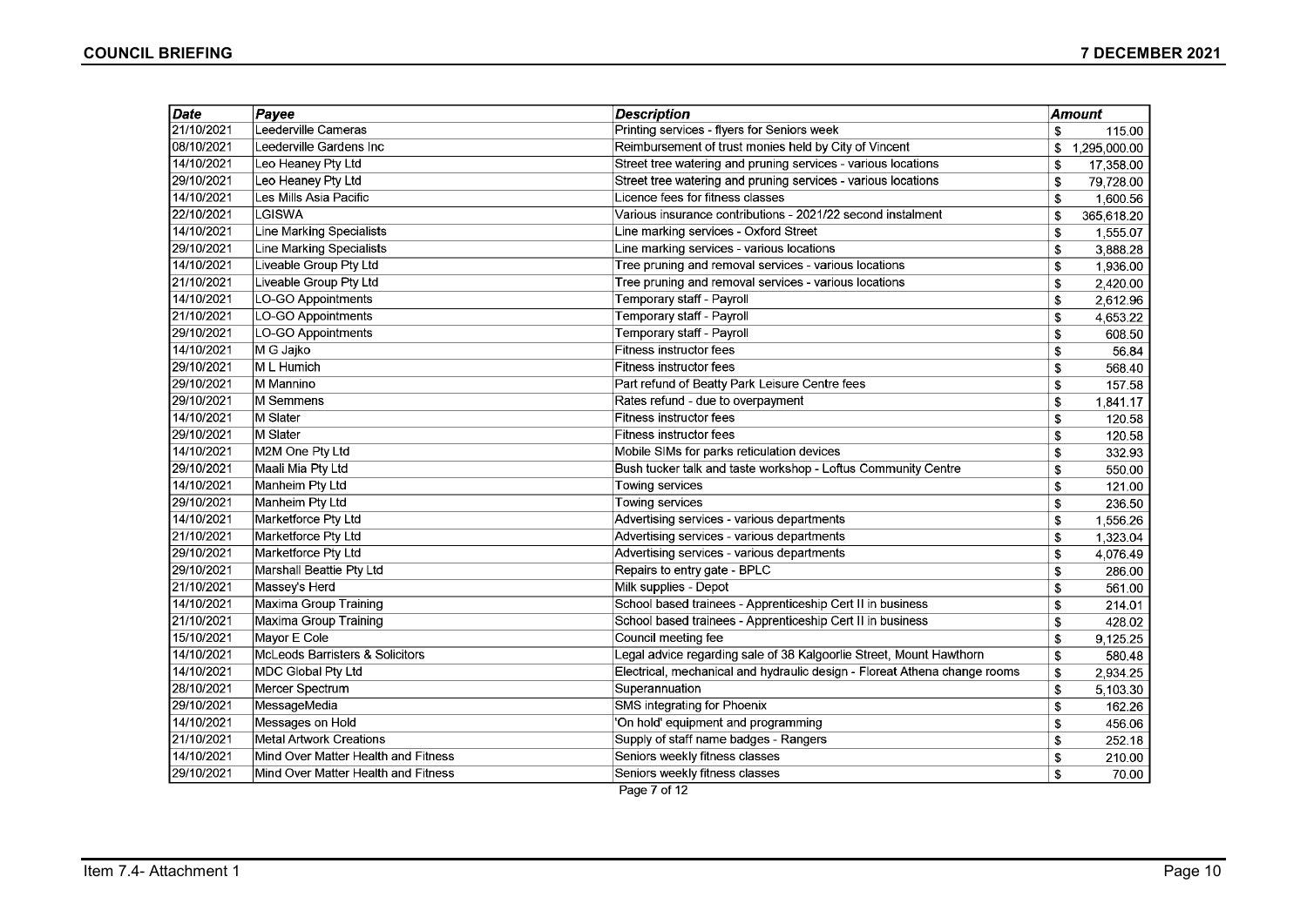| Date       | Payee                                    | <b>Description</b>                                                          | Amount |           |
|------------|------------------------------------------|-----------------------------------------------------------------------------|--------|-----------|
| 14/10/2021 | Mindarie Regional Council                | Processable and non processable waste                                       | \$     | 74,261.76 |
| 21/10/2021 | Mindarie Regional Council                | Reimbursement of administration expenses - October 21                       | \$     | 32,208.09 |
| 29/10/2021 | Mindarie Regional Council                | Processable and non processable waste                                       | \$     | 43,829.54 |
| 14/10/2021 | Minter Ellison                           | Legal services - General employment matters                                 | \$     | 2,469.28  |
| 29/10/2021 | My Best Friend Veterinary Centre         | Vet services - September 21                                                 | \$     | 1,723.40  |
| 29/10/2021 | N A Hammond                              | Refund of planning application fee                                          | \$     | 147.00    |
| 14/10/2021 | $N H$ Kish                               | Rates refund - due to overpayment                                           | \$     | 1,683.62  |
| 14/10/2021 | N Stokes                                 | Expense reimbursement - catering for staff event and stationery for Noongar |        |           |
|            |                                          | language sessions                                                           | \$     | 128.70    |
| 21/10/2021 | News Limited                             | Newspaper subscription - library                                            | \$     | 624.01    |
| 14/10/2021 | Ngala Community Services                 | Speaker fee - The history of Ngala                                          | \$     | 350.00    |
| 29/10/2021 | Node1 Internet                           | Fixed wireless internet charges - November 21                               | \$     | 189.00    |
| 14/10/2021 | Noma Pty Ltd                             | Design advisory consultancy fees                                            | \$     | 2,200.00  |
| 14/10/2021 | North Perth Drycleaners                  | Dry cleaning services - bin mascot costume for FOGO campaign                | \$     | 100.00    |
| 14/10/2021 | Northsands Resources                     | Construction waste disposal services                                        | \$     | 1,069.20  |
| 29/10/2021 | Northsands Resources                     | Construction waste disposal services and sand supplies                      | \$     | 9,197.27  |
| 29/10/2021 | Northshore Unit Inc. - SES               | FESA SES contribution - 2nd quarter 2022                                    | \$     | 14,828.00 |
| 21/10/2021 | Officeworks Ltd                          | Office supplies and consumables                                             | \$     | 532.59    |
| 29/10/2021 | Officeworks Ltd                          | Office supplies and consumables; gift cards for community panel members     | \$     | 4,289.60  |
| 14/10/2021 | OPAM Consulting                          | Odour consultancy - 212-214 Lake Street                                     | \$     | 3,960.00  |
| 14/10/2021 | Optus Billing Services Pty Ltd           | Telephone and internet charges - various locations                          | \$     | 12,472.38 |
| 14/10/2021 | <b>Optus Billing Services Pty Ltd</b>    | Purchase of City handsets for Rangers                                       | \$     | 9,740.01  |
| 29/10/2021 | Optus Billing Services Pty Ltd           | Telephone and internet charges - various locations                          | \$     | 6,697.35  |
| 14/10/2021 | Orbit Health & Fitness Solutions Pty Ltd | Gym equipment supplies - BPLC                                               | \$     | 124.01    |
| 14/10/2021 | $P$ Tran                                 | Fitness instructor fees                                                     | \$     | 284.20    |
| 29/10/2021 | ∣P ⊤ran                                  | <b>Fitness instructor fees</b>                                              | \$     | 227.36    |
| 14/10/2021 | Parks and Leisure Australia              | Staff training - various courses                                            | \$     | 385.00    |
| 29/10/2021 | PeopleSense by Altius                    | Counselling services                                                        | \$     | 1,313.40  |
| 14/10/2021 | Perth International Jazz Festival Inc.   | Sponsorship - Jazz picnic in the park 2021                                  | \$     | 14,300.00 |
| 14/10/2021 | Perth Stem Association Incorporated      | Supplies for youth robotics event                                           | \$     | 200.00    |
| 21/10/2021 | Pink and Grey Marketing                  | Temporary staff - Marketing                                                 | \$     | 3,412.50  |
| 29/10/2021 | Pink and Grey Marketing                  | Temporary staff - Marketing                                                 | \$     | 1,106.25  |
| 29/10/2021 | Plantrite                                | Supply of plants                                                            | \$     | 992.86    |
| 29/10/2021 | Pretone Graphics                         | Printing services - posters and postcards for COV film project              | \$     | 286.00    |
| 29/10/2021 | PriceMark Pty Ltd                        | Bar-lock band supplies for spa and sauna                                    | \$     | 1,068.10  |
| 29/10/2021 | Pride Western Australia Inc              | Festival and event sponsorship - Pride Fairday 2021                         | \$     | 14,300.00 |
| 29/10/2021 | Proficiency Group Pty Ltd                | Information management and ICT support services                             | \$     | 110.00    |
| 14/10/2021 | Profounder Turfmaster Pty Ltd            | Turf maintenance - various locations                                        | \$     | 19,442.04 |
| 14/10/2021 | Programmed Integrated Workforce Ltd      | Temporary staff - Parks                                                     | \$     | 1,625.80  |

Page 8 of 12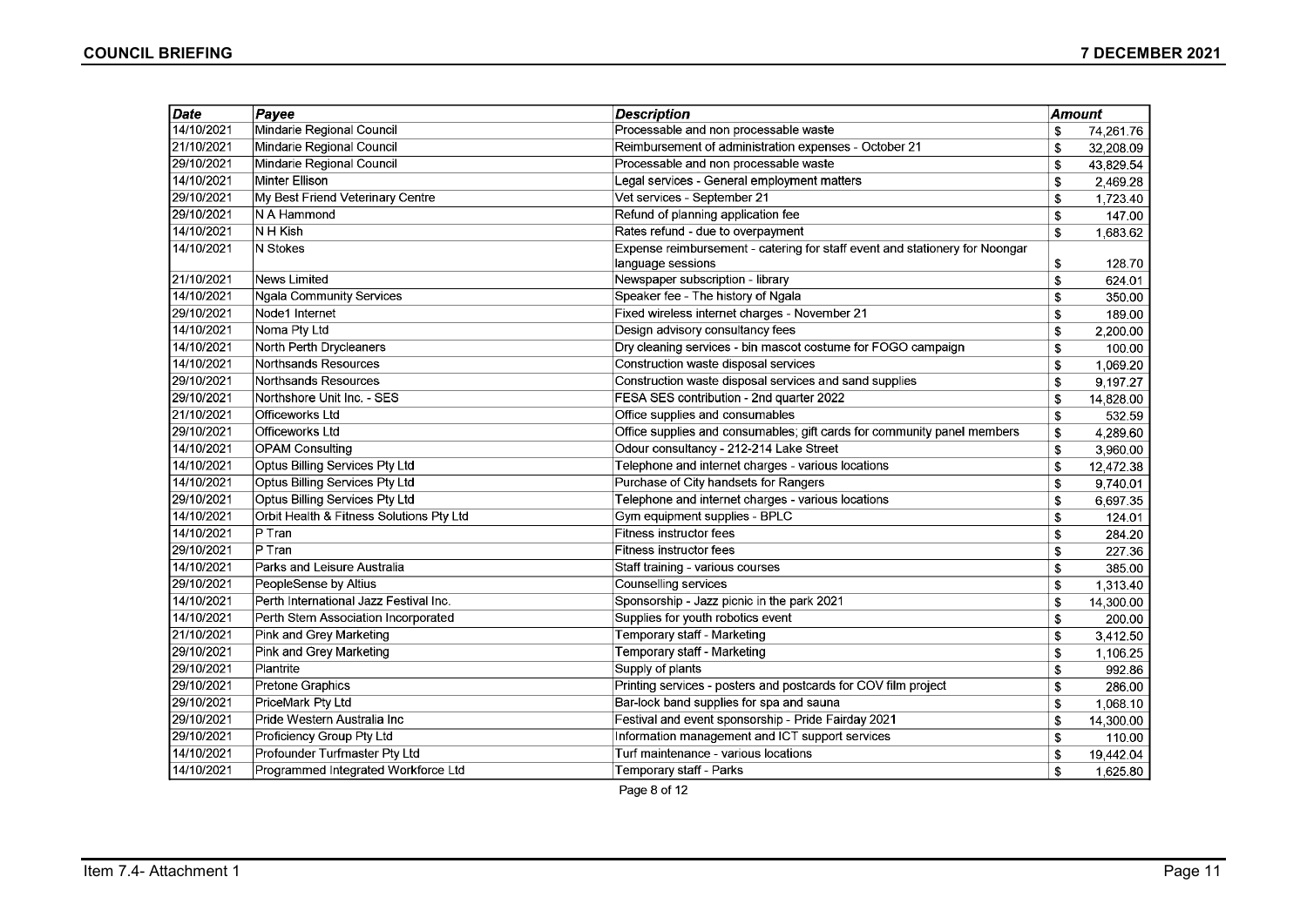| <b>Date</b> | Payee                                | <b>Description</b>                                                             | Amount      |           |
|-------------|--------------------------------------|--------------------------------------------------------------------------------|-------------|-----------|
| 21/10/2021  | Programmed Integrated Workforce Ltd  | Temporary staff - Parks                                                        | \$          | 3,708.82  |
| 29/10/2021  | Programmed Integrated Workforce Ltd  | Temporary staff - Parks                                                        | \$          | 5,791.84  |
| 14/10/2021  | Programmed Skilled Workforce Limited | Temporary staff - various departments                                          | \$          | 9.758.62  |
| 21/10/2021  | Programmed Skilled Workforce Limited | Temporary staff - Engineering                                                  | \$          | 905.22    |
| 29/10/2021  | Programmed Skilled Workforce Limited | Temporary staff - various departments                                          | \$          | 14,341.23 |
| 14/10/2021  | Protector Fire Services Pty Ltd      | Fire equipment maintenance - various locations                                 | \$          | 506.00    |
| 29/10/2021  | Protector Fire Services Pty Ltd      | Fire equipment maintenance - various locations                                 | \$          | 20,194.78 |
| 29/10/2021  | PTS Town Planning Pty Ltd            | Refund of planning application fee                                             | \$          | 1,600.00  |
| 21/10/2021  | QuickMail                            | Printing and distribution - flyers for Seniors events                          | \$          | 1,098.14  |
| 29/10/2021  | R Yamada                             | Rates refund - due to overpayment                                              | \$          | 338.07    |
| 14/10/2021  | Rada & Neso Services                 | Cleaning services - BPLC                                                       | \$          | 9.600.00  |
| 29/10/2021  | Rawlinsons (WA)                      | Surveying services - North Perth Bowling Club toilets                          | \$          | 1,320.00  |
| 29/10/2021  | <b>Raymond Lesley Espinos</b>        | Fitness instructor fees                                                        | \$          | 511.56    |
| 14/10/2021  | Rebecca Mathias                      | Fitness instructor fees                                                        | \$          | 200.00    |
| 29/10/2021  | Rebecca Mathias                      | <b>Fitness instructor fees</b>                                                 | \$          | 200.00    |
| 29/10/2021  | Red Spear Pty Ltd                    | Welcome to Country - The Backlot cinema                                        | \$          | 600.00    |
| 21/10/2021  | <b>Redimed Pty Ltd</b>               | Employee medical services                                                      | \$          | 335.50    |
| 29/10/2021  | <b>Redimed Pty Ltd</b>               | Employee medical services                                                      | \$          | 1,666.50  |
| 21/10/2021  | Regal Cement & Sales Pty Ltd         | Supply of soakwells                                                            | \$          | 2,652.00  |
| 14/10/2021  | <b>Regents Commercial</b>            | Variable outgoings - Barlee Street car park                                    | \$          | 332.94    |
| 29/10/2021  | Regents Commercial                   | Rent - Barlee Street car park (November 21)                                    | \$          | 6,050.00  |
| 14/10/2021  | Renew Property Maintenance           | Clearing rights of way and tipping fees - various locations                    | \$          | 15,207.50 |
| 14/10/2021  | Repco                                | Auto part supplies - various                                                   | \$          | 152.90    |
| 29/10/2021  | Repco                                | Cleaning supplies - hand soap                                                  | \$          | 247.50    |
| 14/10/2021  | Respoke                              | Design of 'Containers for change' project - Beaufort Street and William Street |             |           |
|             |                                      | place plans                                                                    | \$          | 616.00    |
| 14/10/2021  | Risk Management Technologies Pty Ltd | Annual licence subscription - ChemAlert                                        | \$          | 3,249.40  |
| 29/10/2021  | Rosemount Hotel                      | Parking revenue distribution - July to September 21                            | \$          | 19,452.29 |
| 21/10/2021  | Rotary Club Of North Perth Inc.      | Bond refund - Hyde Park Fair 2021                                              | \$          | 5,500.00  |
| 21/10/2021  | <b>RPG Auto Electrics</b>            | Plant repairs and maintenance                                                  | \$          | 7,100.50  |
| 29/10/2021  | <b>RPG Auto Electrics</b>            | Plant repairs and maintenance                                                  | \$          | 1,238.29  |
| 14/10/2021  | RTRfm 92.1                           | Advertising - COV film project 2021/22                                         | \$          | 660.00    |
| 14/10/2021  | S Iuliano                            | Expense reimbursement - Local History awards expenses                          | \$          | 809.55    |
| 21/10/2021  | S Iuliano                            | Expense reimbursement - East Perth stories workshop expenses                   | \$          | 128.72    |
| 14/10/2021  | S Patchett                           | <b>Fitness instructor fees</b>                                                 | \$          | 416.84    |
| 29/10/2021  | S Pilot                              | Welcome to Country - opening of Council                                        | $\mathbf S$ | 750.00    |
| 14/10/2021  | Sam's Repairs & Maintenance          | Sign installation and maintenance - various locations                          | \$          | 2,343.00  |
| 21/10/2021  | Sam's Repairs & Maintenance          | Sign installation and maintenance - various locations                          | \$          | 352.00    |
| 14/10/2021  | Sanderson's Outdoor Power Equipment  | Plant repairs and maintenance                                                  | \$          | 677.00    |

Page 9 of 12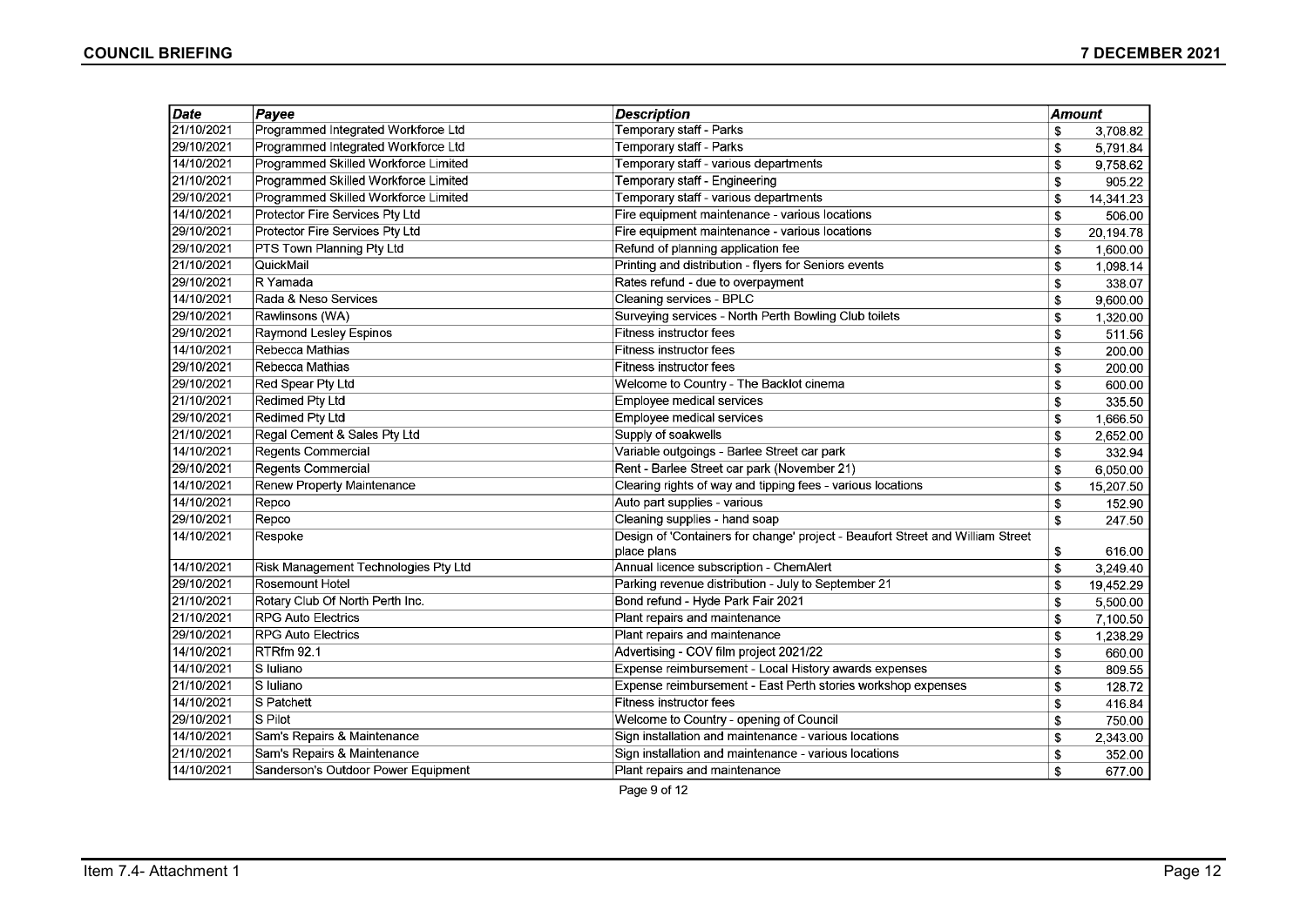| Date       | <b>Description</b><br>Payee         |                                                                                       | <b>Amount</b> |            |
|------------|-------------------------------------|---------------------------------------------------------------------------------------|---------------|------------|
| 29/10/2021 | Sanderson's Outdoor Power Equipment | Plant repairs and maintenance                                                         | \$            | 1,308.00   |
| 14/10/2021 | Sarah Chopra                        | <b>Fitness instructor fees</b>                                                        | \$            | 60.29      |
| 29/10/2021 | <b>SAS Locksmiths</b>               | Key cutting and lock maintenance service - various locations                          | \$            | 924.00     |
| 29/10/2021 | Scarboro Toyota                     | Vehicle service and repairs                                                           | \$            | 495.48     |
| 14/10/2021 | Securus                             | Security services - Loftus Community Centre                                           | \$            | 275.00     |
| 29/10/2021 | Securus                             | Security services - Royal Park Pavilion                                               | \$            | 98.49      |
| 14/10/2021 | ServiceFM Pty Ltd                   | Cleaning services - various community halls and child health centres                  | \$            | 17,094.37  |
| 29/10/2021 | ServiceFM Pty Ltd                   | Cleaning services and cleaning materials - various locations                          | \$            | 59,767.87  |
| 29/10/2021 | Shop for Shops                      | Lost property tags - BPLC                                                             | \$            | 91.50      |
| 21/10/2021 | Sigma Chemicals                     | Pool chemicals - BPLC                                                                 | \$            | 5,799.86   |
| 29/10/2021 | Sigma Chemicals                     | Pool chemicals - BPLC                                                                 | \$            | 5,187.93   |
| 29/10/2021 | Signbiz WA Pty Ltd                  | Sign supplies - various locations                                                     | \$            | 715.00     |
| 14/10/2021 | SpacetoCo Pty Ltd                   | Facilities weekly reporting and financial handling                                    | \$            | 660.00     |
| 29/10/2021 | Speedo Australia Pty Ltd            | Merchandise - BPLC                                                                    | \$            | 13,839.10  |
| 14/10/2021 | Sports Turf Technology Pty Ltd      | Turf consultancy - preparation of specifications for application of fertilisers, soil |               |            |
|            |                                     | amendments and wetting agents                                                         | \$            | 907.50     |
| 29/10/2021 | Sports Turf Technology Pty Ltd      | Leaf analysis - various locations                                                     | \$            | 1,144.00   |
| 14/10/2021 | Sportsworld Of WA                   | Merchandise - BPLC                                                                    | \$            | 613.80     |
| 29/10/2021 | Sportsworld Of WA                   | Merchandise - BPLC                                                                    | \$            | 6,400.90   |
| 21/10/2021 | State Library of WA                 | Better beginnings programme annual delivery 2021/22                                   | \$            | 1,578.50   |
| 05/10/2021 | Steeg Banham Superannuation Fund    | Superannuation                                                                        | \$            | 221.94     |
| 28/10/2021 | Steeg Banham Superannuation Fund    | Superannuation                                                                        | \$            | 284.05     |
| 29/10/2021 | Stephen Carrick Architects Pty Ltd  | Heritage advice                                                                       | \$            | 440.00     |
| 14/10/2021 | Stott Hoare                         | Supply of computers                                                                   | \$            | 21,743.70  |
| 29/10/2021 | Stott Hoare                         | Supply of computer monitors, laptop cases, speaker phones and accessories             | \$            | 16,421.90  |
| 14/10/2021 | <b>StrataGreen</b>                  | Garden equipment supplies - bow saws                                                  | \$            | 174.38     |
| 29/10/2021 | <b>StrataGreen</b>                  | Supply of weedkiller and fertiliser                                                   | \$            | 4,583.41   |
| 14/10/2021 | Strategic Leadership Consulting     | Review of the City's 2015 underground power report and associated workshops           | \$            | 16,500.00  |
| 14/10/2021 | Subiaco Football Club Inc.          | Festival and event sponsorship 20/21 - bond                                           | \$            | 2,200.00   |
| 29/10/2021 | Suez Recycling & Recovery Pty Ltd   | Waste collection - BPLC                                                               | \$            | 1,295.62   |
| 05/10/2021 | SuperChoice Services Pty Ltd        | Superannuation                                                                        | \$            | 237,764.59 |
| 28/10/2021 | SuperChoice Services Pty Ltd        | Superannuation                                                                        | \$            | 246,538.40 |
| 05/10/2021 | SuperChoice Services Pty Ltd        | Superannuation                                                                        | \$            | 1,351.80   |
| 05/10/2021 | SuperChoice Services Pty Ltd        | Superannuation                                                                        | \$            | 1,352.15   |
| 14/10/2021 | Synergy                             | Electricity and gas charges - various locations                                       | \$            | 81,860.75  |
| 29/10/2021 | Synergy                             | Electricity and gas charges - various locations                                       | \$            | 28,082.47  |
| 14/10/2021 | T Davison                           | Refund of infrastructure bond                                                         | \$            | 5,000.00   |
| 14/10/2021 | Technology One Ltd                  | Annual subscription - IntraMaps                                                       | \$            | 26,166.87  |
| 29/10/2021 | Teena Smith                         | Fitness instructor fees                                                               | \$            | 480.00     |

Page 10 of 12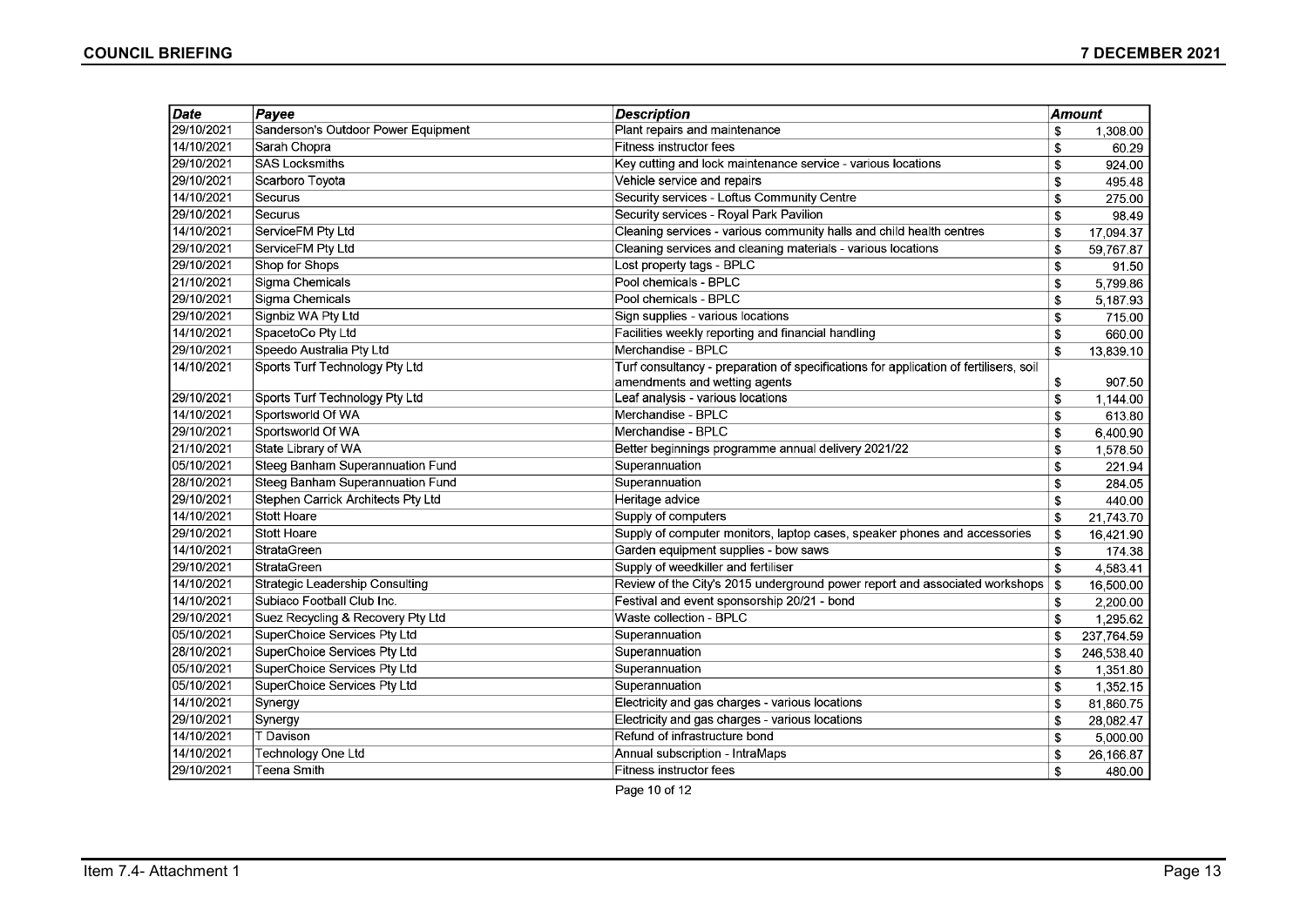| Date       | Payee                                                | <b>Description</b>                                                          | <b>Amount</b> |            |
|------------|------------------------------------------------------|-----------------------------------------------------------------------------|---------------|------------|
| 14/10/2021 | <b>Telstra Corporation Ltd</b>                       | Telephone and internet charges - various locations                          | \$            | 697.15     |
| 29/10/2021 | Telstra Corporation Ltd                              | Telephone and internet charges - various locations                          | \$            | 495.01     |
| 29/10/2021 | The Backlot Perth                                    | Cinema hire and refreshments - two screenings of Bran Nue Day               | \$            | 2,210.00   |
| 29/10/2021 | The BBQ Man                                          | BBQ and pressure cleaning services - various locations                      | \$            | 6,337.64   |
| 29/10/2021 | The Chamber of Arts and Culture WA Inc               | Annual membership subscription                                              | \$            | 385.00     |
| 14/10/2021 | The de Mol Group of Companies Pty Ltd ATFT DGC Trust | Electricity reimbursement for Beaufort Street CCTV equipment                | \$            | 33.00      |
| 14/10/2021 | The Royal Life Saving Society Western Australia Inc  | Repairs, maintenance and monthly servicing of AIDS memorial fountain        | \$            | 1,614.25   |
| 29/10/2021 | The Royal Life Saving Society Western Australia Inc  | Watch around water wristbands - BPLC                                        | \$            | 770.00     |
| 05/10/2021 | The Trustee for Fergco Family Super Fund             | Superannuation                                                              | \$            | 1,949.56   |
| 28/10/2021 | The Trustee for Fergco Family Super Fund             | Superannuation                                                              | \$            | 1,949.56   |
| 05/10/2021 | The Trustee for Guild Retirement Fund                | Superannuation                                                              | \$            | 557.40     |
| 28/10/2021 | The Trustee for Guild Retirement Fund                | Superannuation                                                              | \$            | 650.80     |
| 14/10/2021 | The Trustee for the Forever Project Trust            | Preparation and promotion of education for sustainable development workshop |               |            |
|            |                                                      | deposit                                                                     | \$            | 1,100.00   |
| 29/10/2021 | TJ Depiazzi & Sons                                   | Supply of mulch                                                             | \$            | 1,567.23   |
| 14/10/2021 | Tom Lawton - Bobcat Hire                             | <b>Bobcat hire</b>                                                          | \$            | 2,791.80   |
| 29/10/2021 | Tom Lawton - Bobcat Hire                             | Bobcat hire and tipping fees                                                | \$            | 14,663.00  |
| 21/10/2021 | Totally Workwear Mt Hawthorn                         | Uniform supplies - Parks                                                    | \$            | 225.00     |
| 29/10/2021 | Totally Workwear Mt Hawthorn                         | Uniform supplies - various departments                                      | \$            | 4,445.61   |
| 14/10/2021 | T-Quip                                               | Purchase of ride on mower                                                   | \$            | 33,506.00  |
| 29/10/2021 | Travis Hayto Photography                             | Videography services - FOGO campaign                                        | \$            | 1,732.50   |
| 14/10/2021 | <b>Tree Amigos</b>                                   | Street trees and parks pruning/removal - various locations                  | \$            | 102,055.55 |
| 21/10/2021 | Tree Amigos                                          | Street trees and parks pruning/removal - various locations                  | \$            | 84,369.82  |
| 29/10/2021 | <b>Tree Amigos</b>                                   | Street trees and parks pruning/removal - various locations                  | \$            | 17,066.32  |
| 14/10/2021 | Trisley's Hydraulic Services Pty Ltd                 | Pool filtration renewal and associated works - BPLC                         | \$            | 32,347.70  |
| 29/10/2021 | Trisley's Hydraulic Services Pty Ltd                 | Pool equipment maintenance and water treatment - BPLC                       | \$            | 731.50     |
| 14/10/2021 | Turf Developments (WA) Pty Ltd                       | Turf maintenance - various locations                                        | \$            | 4,097.50   |
| 29/10/2021 | Turf Developments (WA) Pty Ltd                       | Turf maintenance - various locations                                        | \$            | 3,740.00   |
| 14/10/2021 | Tyres4U Pty Ltd                                      | Tyre replacements and maintenance                                           | \$            | 211.20     |
| 29/10/2021 | Tyres4U Pty Ltd                                      | Tyre replacements and maintenance                                           | \$            | 1,379.40   |
| 29/10/2021 | United Equipment Pty Ltd                             | Plant repairs and maintenance                                               | \$            | 429.00     |
| 29/10/2021 | Universal Diggers                                    | Plant hire - Depot                                                          | \$            | 22,460.35  |
| 14/10/2021 | <b>WALGA</b>                                         | Staff training - various courses                                            | \$            | 1.185.00   |
| 29/10/2021 | <b>WALGA</b>                                         | Staff training - Introduction to Local Government                           | \$            | 195.00     |
| 14/10/2021 | <b>Water Corporation</b>                             | Water charges - various locations                                           | \$            | 7,673.68   |
| 29/10/2021 | <b>Water Corporation</b>                             | Water charges - various locations                                           | \$            | 2,816.82   |
| 29/10/2021 | WC Convenience Management Pty Ltd                    | Maintenance of exeloos - various locations                                  | \$            | 3,992.44   |
| 14/10/2021 | West Australian Newspapers Limited                   | Library newspaper delivery                                                  | \$            | 288.00     |
| 14/10/2021 | West Coast Profilers Pty Ltd                         | Profiling services - Loftus Street                                          | \$            | 68,504.15  |

Page 11 of 12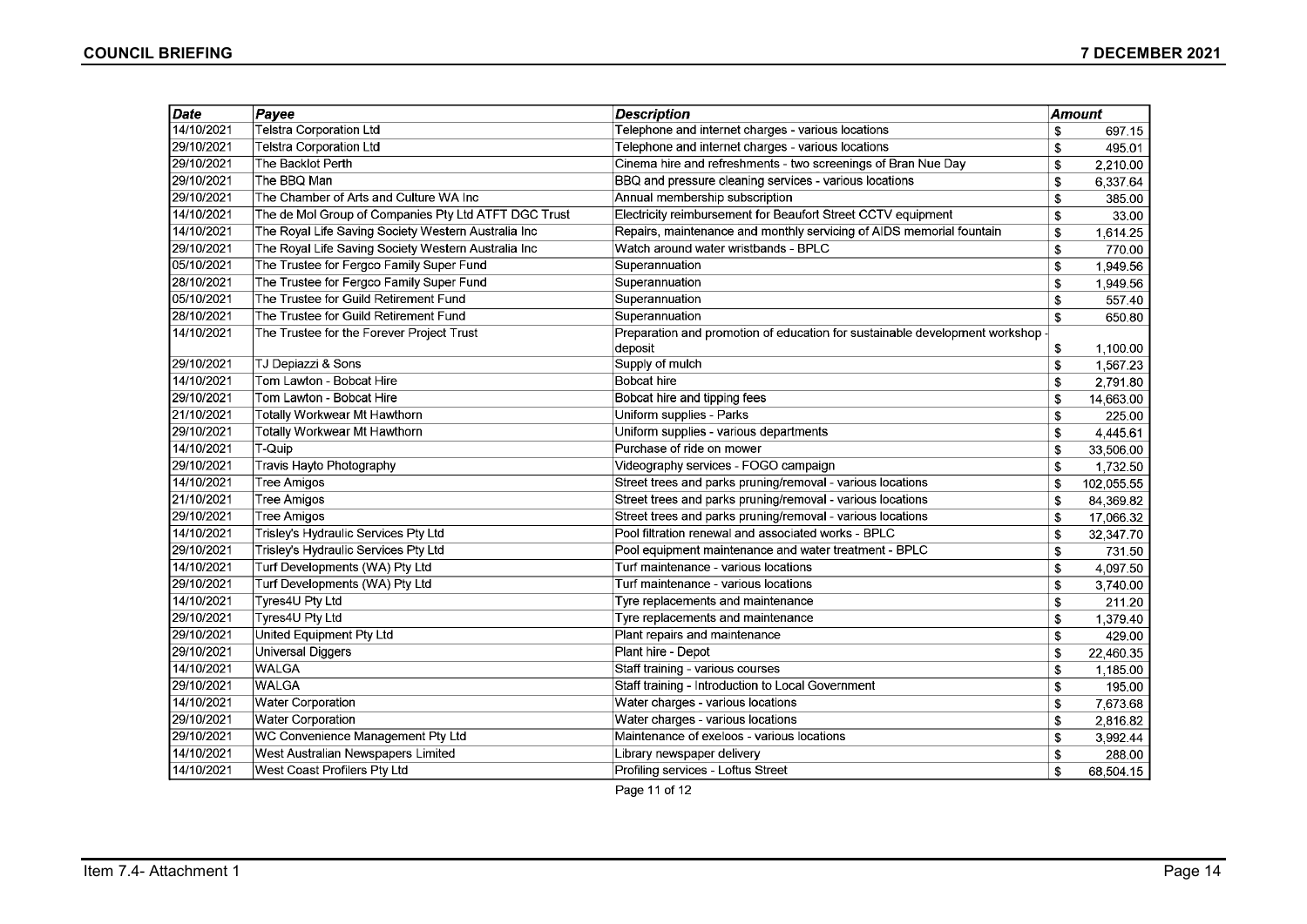| Date                  | Payee                                 | <b>Description</b>                             | <b>Amount</b>      |
|-----------------------|---------------------------------------|------------------------------------------------|--------------------|
| 29/10/2021            | West Coast Profilers Pty Ltd          | Profiling services - various locations         | \$<br>97,913.97    |
| 29/10/2021            | Western Resource Recovery Pty Ltd     | Grease trap maintenance - various locations    | \$<br>484.00       |
| 14/10/2021            | West-Sure Group Pty Ltd               | Cash collection services - Admin               | 438.90<br>\$       |
| 29/10/2021            | West-Sure Group Pty Ltd               | Cash collection services - various locations   | 2,412.30<br>\$     |
| 21/10/2021            | <b>Wilson Security</b>                | Security services - Loftus Recreation Centre   | 242.00<br>\$       |
| 29/10/2021            | <b>Wilson Security</b>                | Security services - Loftus Recreation Centre   | 71.50<br>\$        |
| 29/10/2021            | Winc Australia Pty Ltd                | Office supplies and consumables                | 2,556.44<br>\$     |
| 29/10/2021            | <b>Woodlands Distributors Pty Ltd</b> | Supply of compostable dog waste bags           | \$<br>7,319.40     |
| 14/10/2021            | <b>Work Metrics Pty Ltd</b>           | Online inductions - BPLC                       | \$<br>110.00       |
| 29/10/2021            | XLi                                   | Part refund of Beatty Park Leisure Centre fees | \$<br>73.80        |
| 29/10/2021            | Y Alaak                               | Author talk - Father of the Lost Boys          | 360.00<br>\$       |
| 14/10/2021            | Y K Gan                               | Part refund of Beatty Park Leisure Centre fees | 15.20<br>\$        |
| 14/10/2021            | Yolande Gomez                         | Fitness instructor fees                        | \$<br>146.84       |
| 29/10/2021            | <b>Yolande Gomez</b>                  | <b>Fitness instructor fees</b>                 | \$<br>532.88       |
| 14/10/2021            | Z Werner                              | Part refund of Beatty Park Leisure Centre fees | 504.58<br>\$       |
| 14/10/2021            | ZIP Heaters Aust Pty Ltd              | Hydrotap maintenance - WA Gymnastics           | 167.20<br>\$       |
| 14/10/2021            | Zipform                               | Rates notices 2021/22 - 2nd instalment         | \$<br>6,180.79     |
| 29/10/2021            | Zipform                               | Rates reminder notices 2021/22                 | 3,586.53<br>\$     |
| 14/10/2021            | Zoho Corporation Pty Ltd              | Annual subscription - ManageEngine             | \$<br>1,459.70     |
| 14/10/2021            | Zumba Fitness Patricia Rojo           | <b>Fitness instructor fees</b>                 | \$<br>248.00       |
|                       |                                       |                                                | 6,704,371.08<br>\$ |
|                       |                                       |                                                |                    |
| Payroll               |                                       |                                                |                    |
| 12/10/21              | Pay 8                                 |                                                | 679,891.24<br>\$   |
| 21/10/21              | Ad hoc                                |                                                | 387.50<br>\$       |
| 26/10/21              | Pay 9                                 |                                                | 655.205.80<br>\$   |
| 29/10/21              | Ad hoc                                |                                                | \$<br>1,138.03     |
|                       |                                       |                                                |                    |
| <b>Total Payroll</b>  |                                       |                                                | \$1,336,622.57     |
|                       |                                       |                                                |                    |
| <b>Total Payments</b> |                                       |                                                | \$8,040,993.65     |
|                       |                                       |                                                |                    |
|                       |                                       |                                                |                    |
|                       |                                       |                                                |                    |
|                       |                                       |                                                |                    |

Page 12 of 12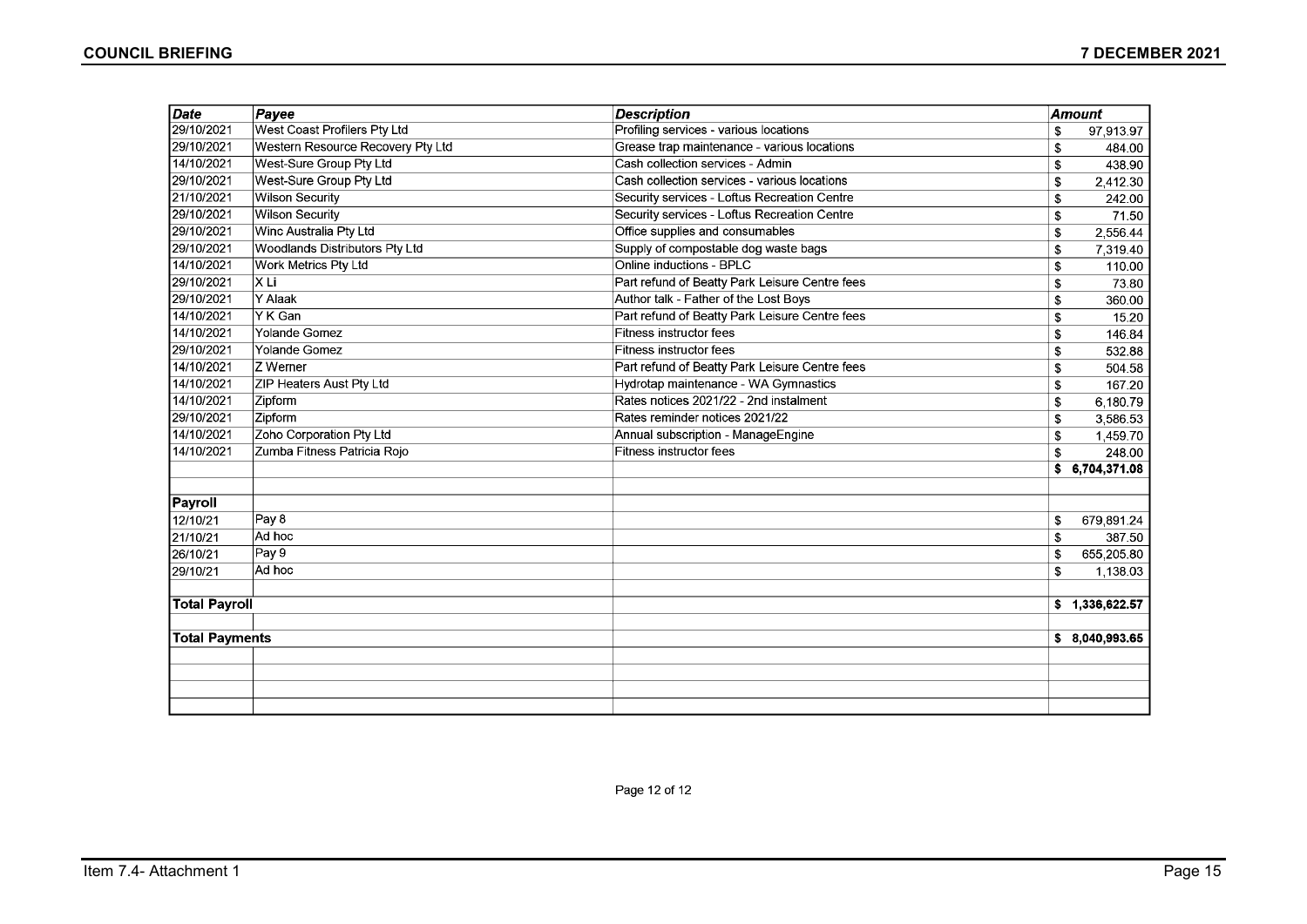|           |                                 |                                         | <b>Creditors Report - Payments by Cheque</b>             |        |        |  |  |  |  |
|-----------|---------------------------------|-----------------------------------------|----------------------------------------------------------|--------|--------|--|--|--|--|
|           | 01/10/21 to 31/10/21            |                                         |                                                          |        |        |  |  |  |  |
| Creditor  | Date                            | Payee                                   | <b>Description</b>                                       | Amount |        |  |  |  |  |
| 00082677  | 14/10/2021                      | Petty Cash - Finance                    | Petty cash recoup                                        | S      | 446.35 |  |  |  |  |
| 00082678  | 14/10/2021                      | Petty Cash - Depot                      | Petty cash float increase                                | S.     | 150.00 |  |  |  |  |
| 100082679 | 18/10/2021                      | Commissioner of State Revenue           | Refund for rates and ESL rebate                          | \$.    | 899.08 |  |  |  |  |
| 00082680  | 20/10/2021                      | <b>G Fraser</b>                         | Local History Awards 2021 winner - replaces cheque 82676 | S      | 250.00 |  |  |  |  |
| 00082681  | 20/10/2021                      | Aranmore Catholic College               | Student citizenship donation                             | S.     | 250.00 |  |  |  |  |
| 00082682  | 27/10/2021                      | Petty Cash - Beatty Park Leisure Centre | Petty cash recoup                                        | S.     | 309.10 |  |  |  |  |
| 00082683  | 28/10/2021                      | iV Licastro                             | Refund for Seniors bus outing                            | S      | 35.00  |  |  |  |  |
|           | Total Nett Cheque Payments<br>S |                                         |                                                          |        |        |  |  |  |  |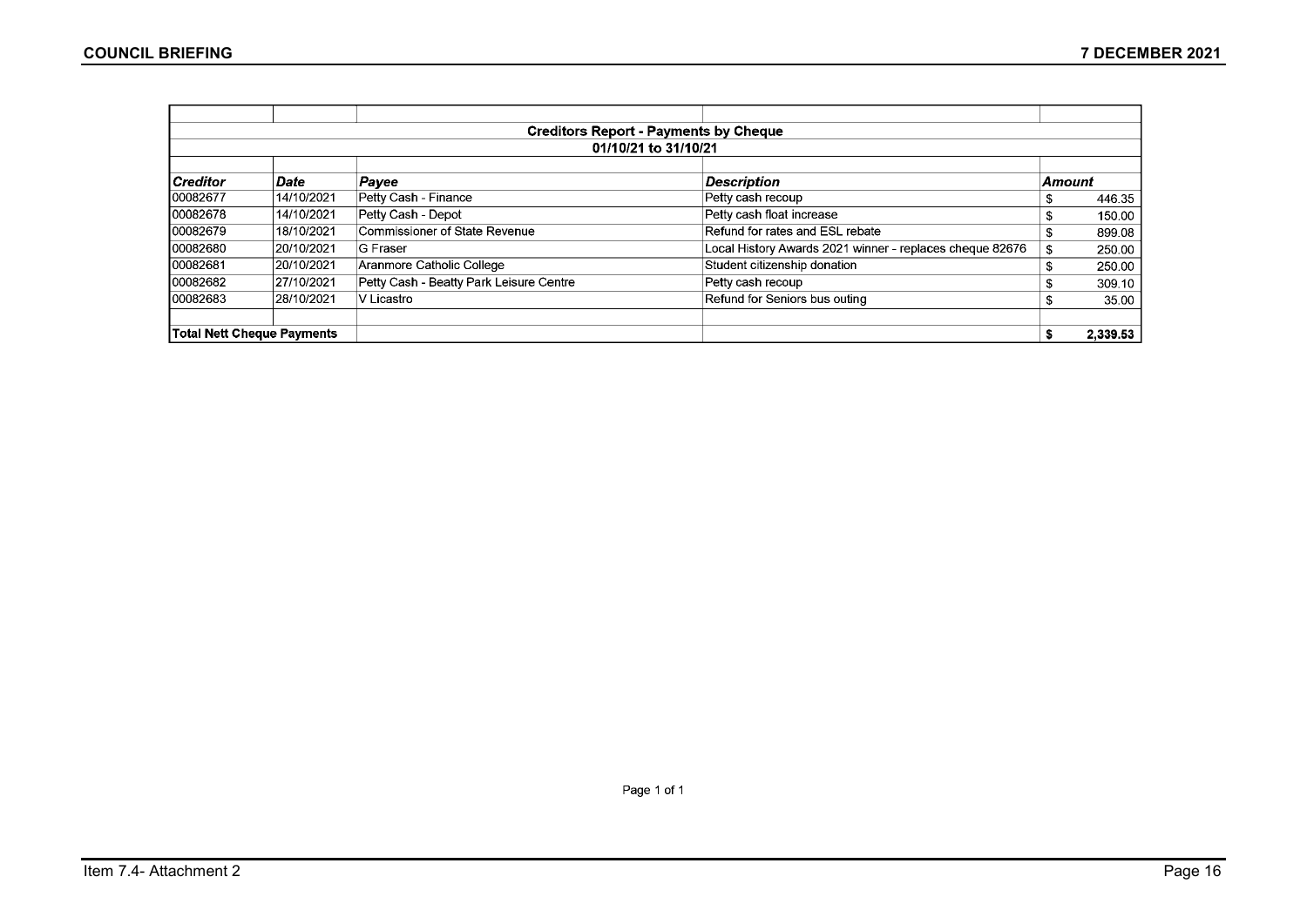|                                                                       |                       | <b>Creditors Report - Payments by Direct Debit</b> |                                                  |    |               |
|-----------------------------------------------------------------------|-----------------------|----------------------------------------------------|--------------------------------------------------|----|---------------|
|                                                                       |                       | 01/10/21 to 31/10/21                               |                                                  |    |               |
|                                                                       |                       |                                                    |                                                  |    |               |
| Credit Card Transactions for the Period 7 September 21 - 6 October 21 |                       |                                                    |                                                  |    |               |
| <b>Card Holder</b>                                                    | $\overline{Date}$     | Payee                                              | <b>Description</b>                               |    | <b>Amount</b> |
| <b>CEO</b>                                                            |                       | 08/09/2021 Town of Victoria Park                   | Parking - LG Professionals event                 | S  | 2.00          |
|                                                                       |                       | 08/09/2021 Wilson Parking                          | Parking - Board meeting                          | \$ | 25.31         |
|                                                                       | 18/09/2021 WA News    |                                                    | Newspaper subscription                           | \$ | 83.60         |
|                                                                       |                       | 20/09/2021 Funky Bunches                           | Flowers for 100th birthday of COV resident       | \$ | 90.00         |
|                                                                       | 05/10/2021 LGIS       |                                                    | Registration - LGIS work care forum (HR)         | \$ | 461.00        |
|                                                                       |                       |                                                    |                                                  | \$ | 661.91        |
| Director Community & Business Services                                | 07/09/2021 Prosci Inc |                                                    | Staff training tool                              | \$ | 811.46        |
|                                                                       |                       | 07/09/2021 International transaction fee           | Staff training tool                              | \$ | 20.29         |
|                                                                       | 07/09/2021 Prosci Inc |                                                    | Staff training tool                              | S. | 39.22         |
|                                                                       |                       | 07/09/2021 International transaction fee           | Staff training tool                              | \$ | 0.98          |
|                                                                       |                       | 16/09/2021 Apex Restaurant                         | Refreshment - YMCA meeting                       | \$ | 4.20          |
|                                                                       |                       |                                                    |                                                  | \$ | 876.15        |
|                                                                       |                       |                                                    |                                                  |    |               |
| Director Strategy & Development                                       | 21/09/2021            | Department of Planning, Lands &<br>Heritage        | Freedom of information application               | \$ | 30.00         |
| Director Infrastructure & Environment                                 |                       | 16/09/2021 Dan Murphys                             | Catering for City events - Council               | \$ | 234.30        |
|                                                                       |                       | 17/09/2021 Perth Magistrates Court                 | Court lodgements - parking matters               | \$ | 489.90        |
|                                                                       |                       | 22/09/2021 Western Power                           | Application fee for streetlight installation     | \$ | 497.92        |
|                                                                       |                       | 05/10/2021 Western Power                           | Application fee for streetlight installation     | \$ | 497.92        |
|                                                                       |                       |                                                    |                                                  | \$ | 1,720.04      |
|                                                                       |                       |                                                    |                                                  |    |               |
| Manager Marketing & Partnerships                                      | 07/09/2021 Facebook   |                                                    | Advertising                                      | \$ | 109.96        |
|                                                                       | 10/09/2021 Mailchimp  |                                                    | Email campaign                                   | \$ | 727.03        |
|                                                                       |                       | 15/09/2021 Shutterstock                            | Image download subscription                      | S  | 99.00         |
|                                                                       |                       | 23/09/2021 Asana.com                               | Image download subscription                      | \$ | 844.41        |
|                                                                       |                       | 23/09/2021 International transaction fee           | Image download subscription                      | \$ | 21.11         |
|                                                                       |                       | 24/09/2021 Newox Pty Ltd                           | Leederville Hotel - garden competition (deposit) | \$ | 1,000.00      |
|                                                                       |                       | 28/09/2021 Abacus Cash Systems                     | Banknote and coin scales for cashier             | \$ | 407.00        |
|                                                                       | 30/09/2021 Facebook   |                                                    | Advertising                                      | \$ | 144.98        |
|                                                                       |                       |                                                    |                                                  | \$ | 3,353.49      |
|                                                                       |                       |                                                    |                                                  |    |               |

Page 1 of 3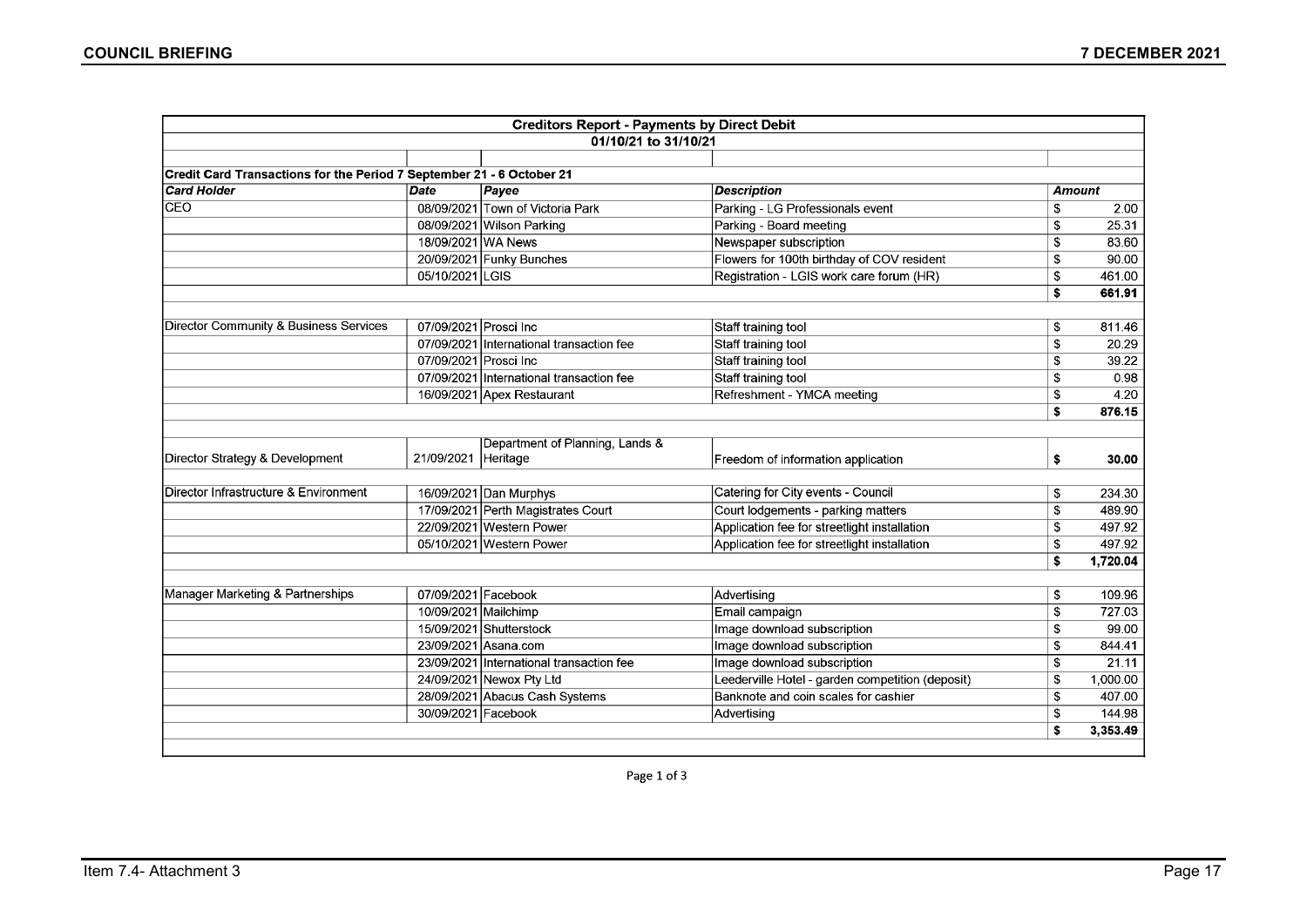| <b>Card Holder</b>                | Date                 | Payee                                    | <b>Description</b>                               |     | <b>Amount</b> |
|-----------------------------------|----------------------|------------------------------------------|--------------------------------------------------|-----|---------------|
| Manager ICT                       |                      | 07/09/2021 Google Youtube Music          | <b>Disputed transaction</b>                      | \$  | 11.99         |
|                                   |                      | 16/09/2021 Payless Promotions            | IT accessories - laptop case identification tags | \$  | 492.25        |
|                                   | 17/09/2021 JB Hifi   |                                          | Purchase of iPad, stylus and case                | \$  | 1,397.95      |
|                                   | 19/09/2021 Sendgrid  |                                          | Application programming interface software       | \$  | 123.83        |
|                                   |                      | 19/09/2021 International transaction fee | Application programming interface software       | S   | 3.10          |
|                                   | 20/09/2021 Deputy    |                                          | Online timesheet software                        | £.  | 853.05        |
|                                   | 20/09/2021 Zoom      |                                          | Video conferencing                               | \$  | 307.89        |
|                                   | 20/09/2021 M2M       |                                          | Mobile SIMs for parks reticulation devices       | S   | 321.76        |
|                                   |                      | 21/09/2021 Disputed transaction refund   |                                                  | -\$ | 11.99         |
|                                   |                      | 21/09/2021 Disputed transaction refund   |                                                  | -\$ | 1,738.27      |
|                                   |                      | 21/09/2021 Disputed transaction refund   |                                                  | -\$ | 1,738.28      |
|                                   |                      | 24/09/2021 Intruder Systems Ltd          | Subscription - cyber security testing            | \$  | 348.30        |
|                                   |                      | 24/09/2021 International transaction fee | Subscription - cyber security testing            | S.  | 8.71          |
|                                   |                      | 29/09/2021 Officeworks                   | Purchase of iPad and case                        | \$  | 1,876.00      |
|                                   |                      | 29/09/2021 Officeworks                   | IT accessories - stylus and webcam               | \$  | 535.00        |
|                                   |                      | 01/10/2021 Officeworks                   | IT accessories - phone cases for Rangers         | \$  | 102.00        |
|                                   |                      | 01/10/2021 Safetyculture                 | Mobile inspection application                    | S   | 52.80         |
|                                   |                      | 02/10/2021 Assetsonar.com                | IT asset management software                     | \$  | 305.89        |
|                                   |                      | 02/10/2021 International transaction fee | IT asset management software                     | \$  | 7.65          |
|                                   |                      | 03/10/2021 Intruder Systems Ltd          | Subscription - cyber security testing            | \$  | 301.54        |
|                                   |                      | 03/10/2021 International transaction fee | Subscription - cyber security testing            | \$  | 7.54          |
|                                   |                      | 04/10/2021 Tech Magnet                   | IT accessories - conferencing microphone         | S.  | 145.00        |
|                                   | 05/10/2021 Deputy    |                                          | Online timesheet software                        | \$  | 865.15        |
|                                   |                      | Australian Communications and Media      |                                                  |     |               |
|                                   | 05/10/2021 Authority |                                          | CCTV radio licence                               | \$  | 240.00        |
|                                   |                      |                                          |                                                  | \$  | 4,818.86      |
|                                   |                      |                                          |                                                  |     |               |
| Procurement and Contracts Officer |                      | 07/09/2021 Disputed transaction refund   |                                                  | -\$ | 33.06         |
|                                   |                      | 07/09/2021 Disputed transaction refund   |                                                  | -\$ | 33.00         |
|                                   |                      | 07/09/2021 Disputed transaction refund   |                                                  | -\$ | 23.25         |
|                                   |                      | 07/09/2021 Disputed transaction refund   |                                                  | -\$ | 14.61         |
|                                   |                      | 07/09/2021 Disputed transaction refund   |                                                  | -\$ | 110.00        |
|                                   |                      | 07/09/2021 Disputed transaction refund   |                                                  | -\$ | 29.39         |
|                                   |                      | 28/09/2021 Disputed transaction refund   |                                                  | -\$ | 44.00         |
|                                   |                      | 28/09/2021 Disputed transaction refund   |                                                  | -\$ | 5.50          |
|                                   |                      | 28/09/2021 Disputed transaction refund   |                                                  | -\$ | 44.00         |
|                                   | 29/09/2021 WA News   |                                          | Purchase of photos - East Perth stories          | \$  | 219.45        |

Page 2 of 3